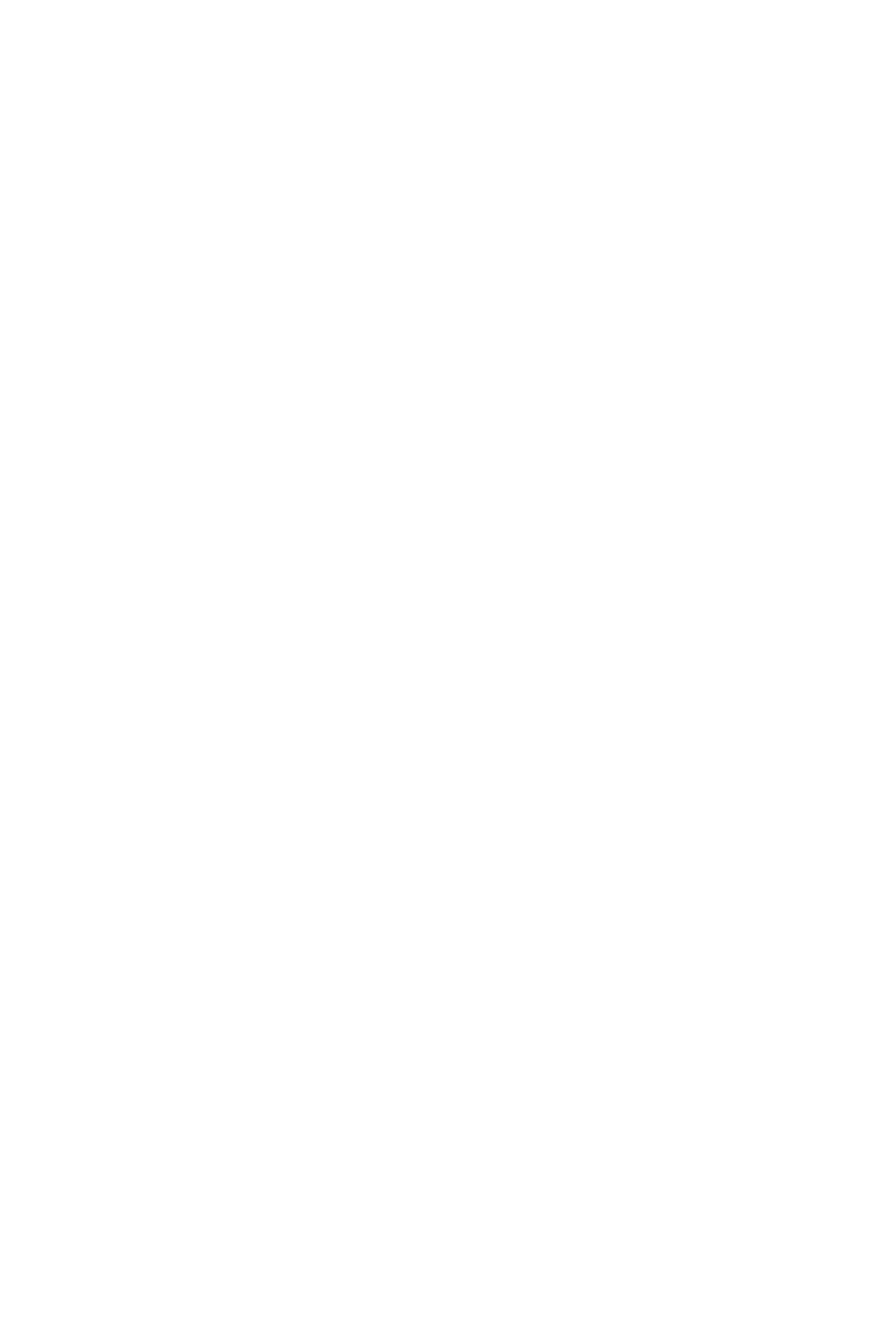# **Disabled parents and schools**

**Barriers to parental involvement in children's education**

**Jenny Morris**

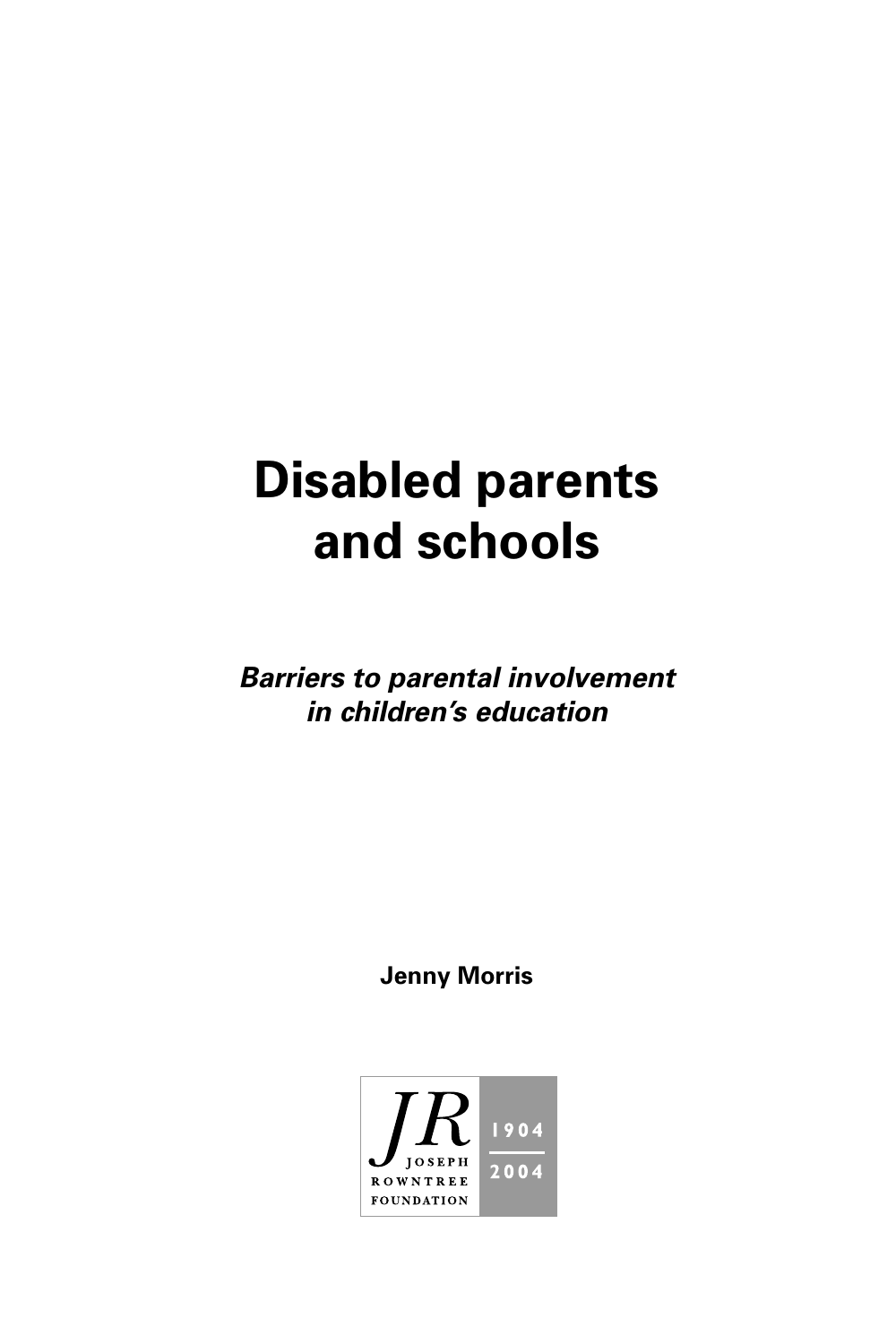The **Joseph Rowntree Foundation** has supported this project as part of its programme of research and innovative development projects, which it hopes will be of value to policy makers, practitioners and service users. The facts presented and views expressed in this report are, however, those of the author and not necessarily those of the Foundation.

Joseph Rowntree Foundation The Homestead 40 Water End York YO30 6WP Website: www.jrf.org.uk

© Jenny Morris 2004

Illustrations © Angela Martin 2004

First published 2004 by the Joseph Rowntree Foundation

All rights reserved. Reproduction of this report by photocopying or electronic means for non-commercial purposes is permitted. Otherwise, no part of this report may be reproduced, adapted, stored in a retrieval system or transmitted by any means, electronic, mechanical, photocopying, or otherwise without the prior written permission of the Joseph Rowntree Foundation.

ISBN 1 85935 207 3 (paperback) ISBN 1 85935 208 1 (pdf: available at www.jrf.org.uk)

A CIP catalogue record for this report is available from the British Library.

Cover design by BP Design, York

Prepared and printed by: York Publishing Services Ltd 64 Hallfield Road **Laverthorpe** York YO31 7ZQ Tel: 01904 430033 Fax: 01904 430868 Website: www.yps-publishing.co.uk

Further copies of this report, or any other JRF publication, can be obtained either from the JRF website (www.jrf.org.uk/bookshop/) or from our distributor, York Publishing Services Ltd, at the above address.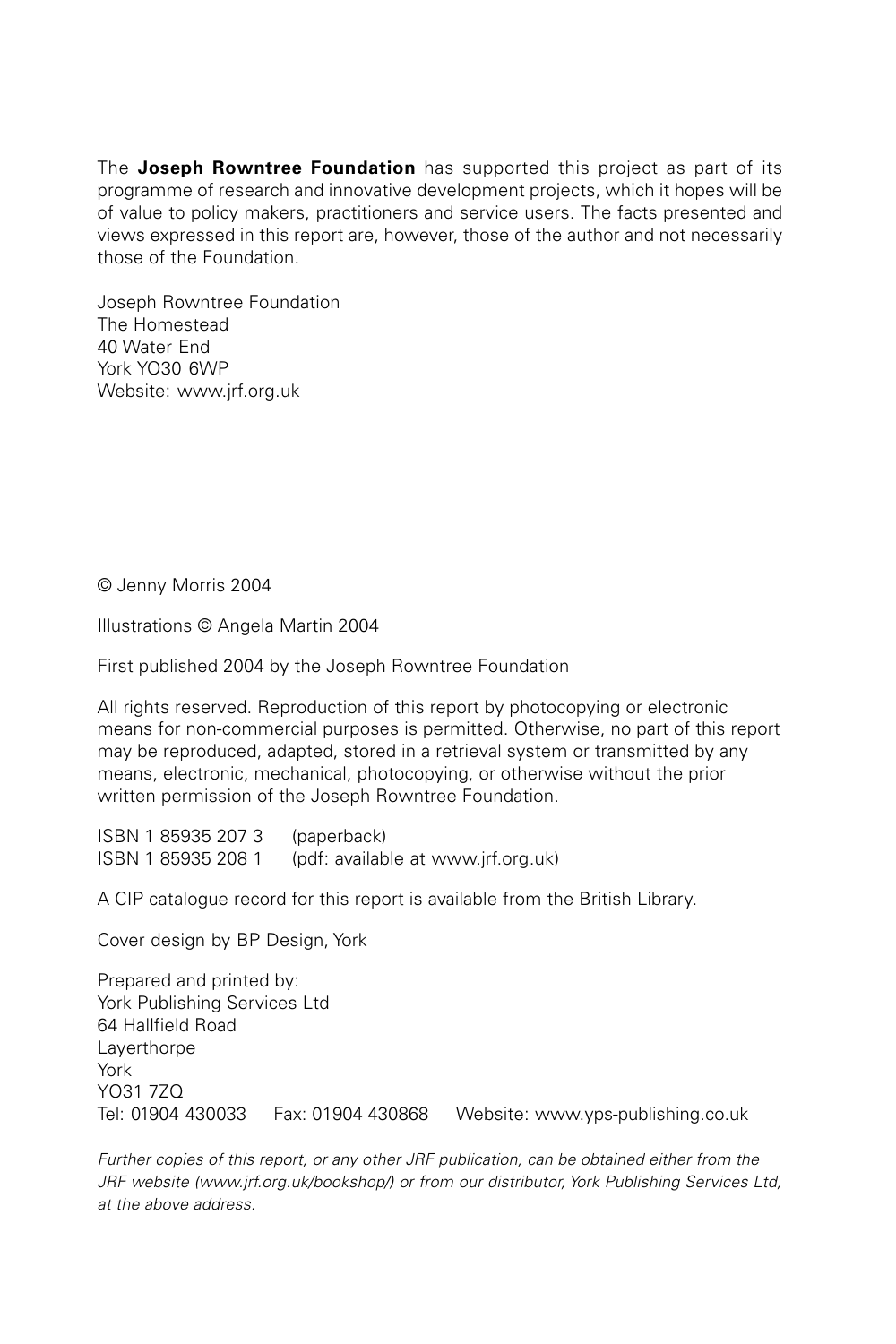## **CONTENTS**

| <b>Acknowledgements</b><br><b>Introduction</b>              |                                                                                                                                                                                                                                                                                                                                                                                  | Vİ                                         |
|-------------------------------------------------------------|----------------------------------------------------------------------------------------------------------------------------------------------------------------------------------------------------------------------------------------------------------------------------------------------------------------------------------------------------------------------------------|--------------------------------------------|
|                                                             |                                                                                                                                                                                                                                                                                                                                                                                  | 1                                          |
| $\mathbf 1$                                                 | <b>Rights and responsibilities</b>                                                                                                                                                                                                                                                                                                                                               | 3                                          |
|                                                             | 2 Barriers experienced by disabled parents in<br>their relationships with their children's schools<br>Finding out about schools and applications to schools<br>When children start at a new school<br>Access into schools<br>School transport<br>Parents' involvement in their children's education<br>Parents' involvement in the life of the school<br>School values and ethos | 6<br>7<br>10<br>13<br>15<br>17<br>27<br>31 |
|                                                             | 3 Conclusion                                                                                                                                                                                                                                                                                                                                                                     | 36                                         |
| <b>Notes</b>                                                |                                                                                                                                                                                                                                                                                                                                                                                  | 38                                         |
| <b>References</b>                                           |                                                                                                                                                                                                                                                                                                                                                                                  | 39                                         |
| Appendix: Summary of questions that need to be<br>addressed |                                                                                                                                                                                                                                                                                                                                                                                  | 41                                         |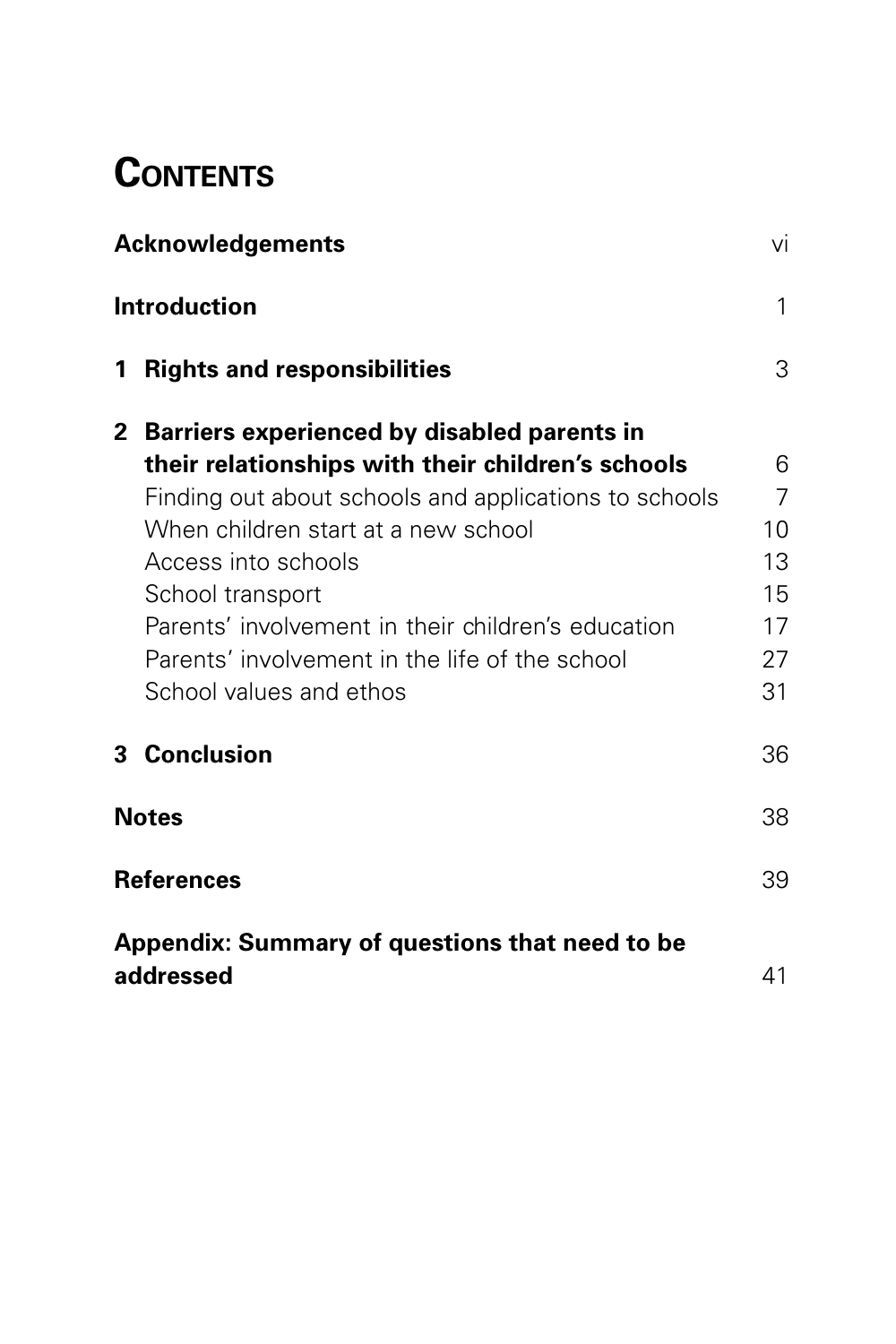# **ACKNOWLEDGEMENTS**

Thank you to the following individuals and groups who helped me to write this paper by sharing their experiences and views:

- Amber Valley Community Learning Disability Team
- Joanne Aungier
- Bob Axford
- Katy Bailey
- Simone Baker
- Terri Balon
- Rosalind Barton
- Joy Bullivant
- Steve Carey
- Yo Dunn
- Equalities (The National Council of Disabled People and Carers from Black and Minority Ethnic Communities)
- Poppy Hasted
- Coral Jepson
- Hazel McFarlane
- Heather Mason
- National Centre for Disabled Parents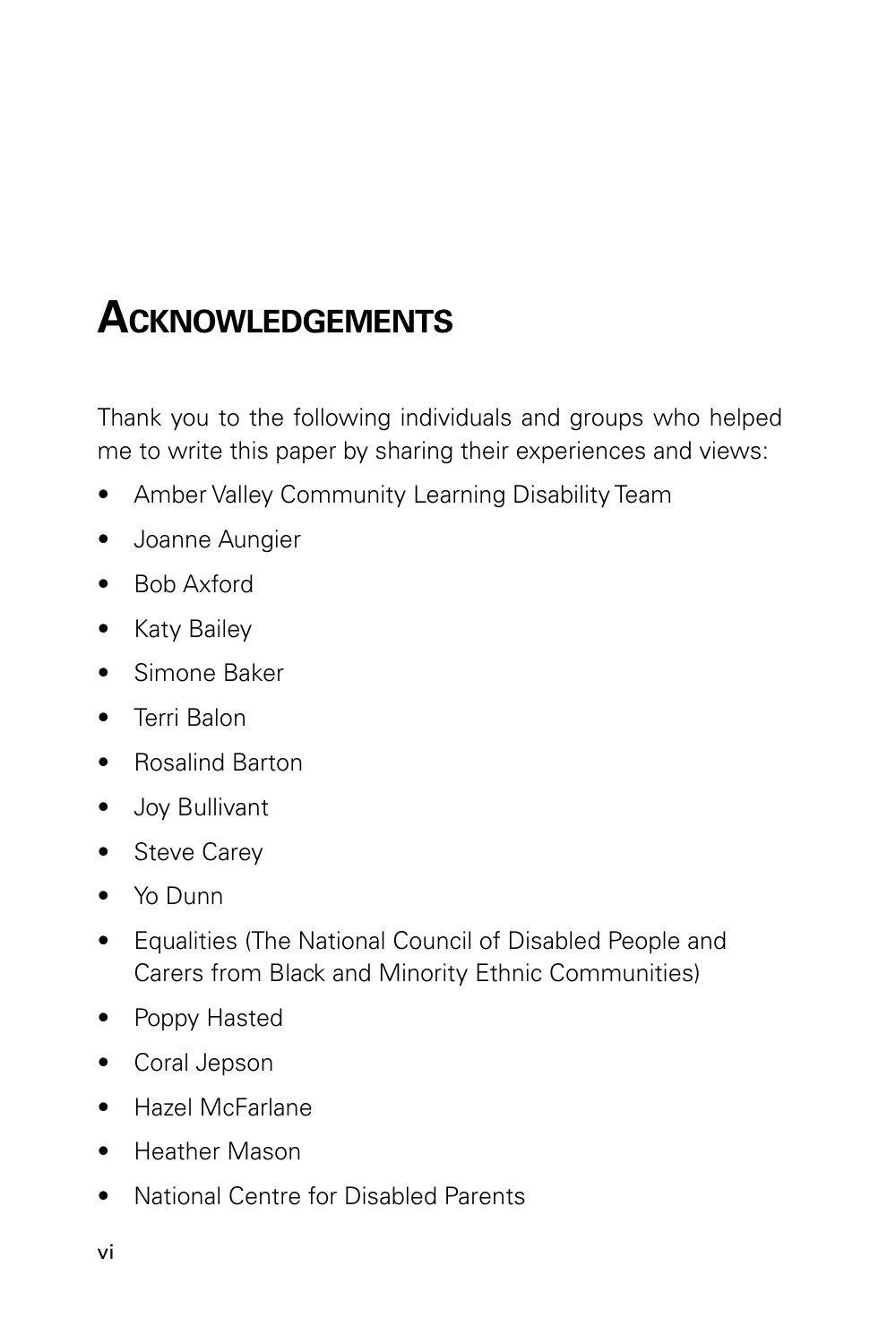- Wyn Rendle
- Pat Robinson
- Kathy Saunders
- Sunderland Support for Parents with Disabilities
- Jackie Topp
- Betty Tracey
- Michele Wates
- Karen Whitehead
- Julia Winter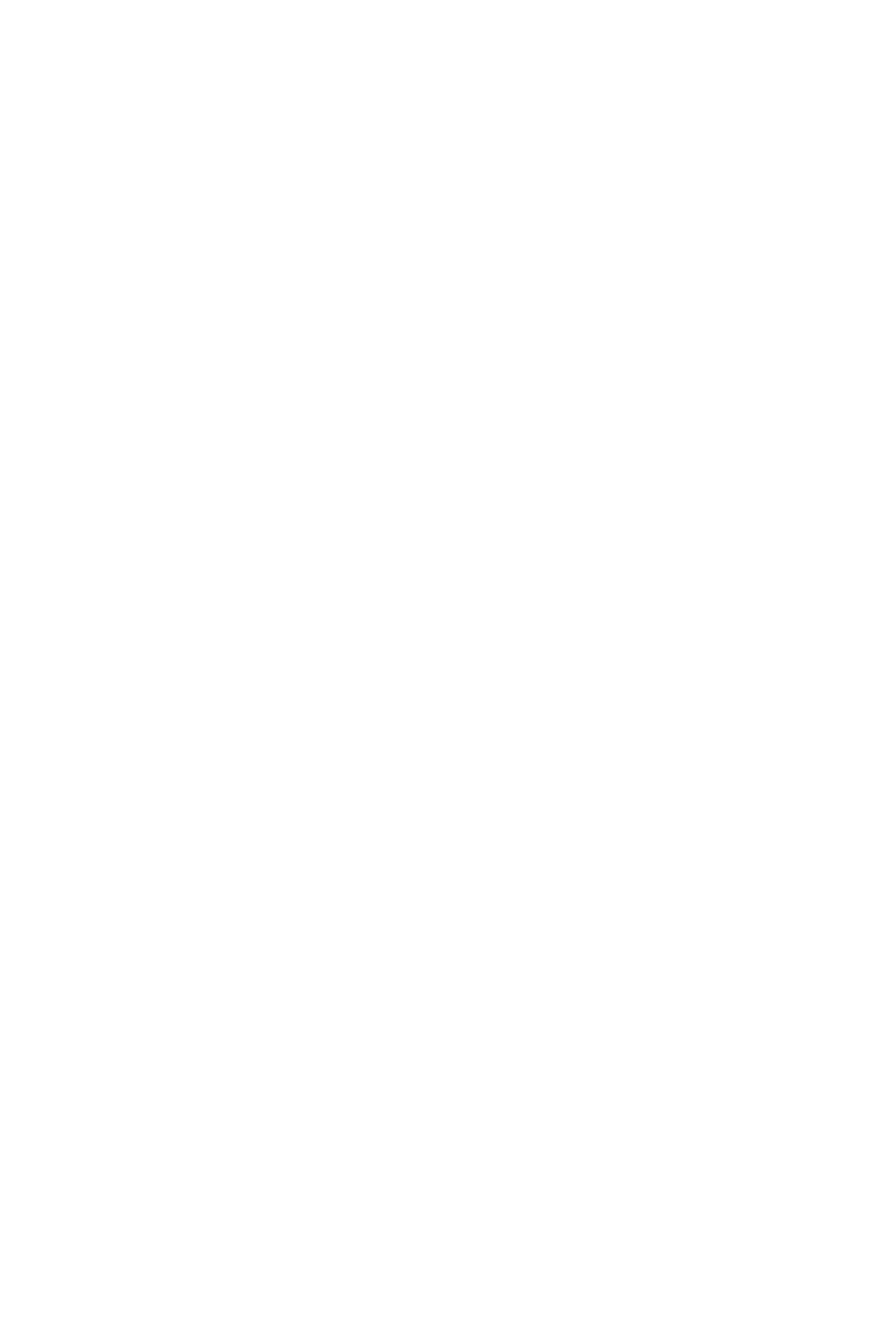## **INTRODUCTION**

There are 2.1 million disabled people in the United Kingdom who have children under 16 (Stickland, 2003). The Government encourages all parents to be involved in their children's education and emphasises that children's progress at school is related to their parents' involvement. However, disabled parents can face significant barriers to such involvement. This is a form of social exclusion that has an impact on both parents and children, and urgently needs to be tackled.

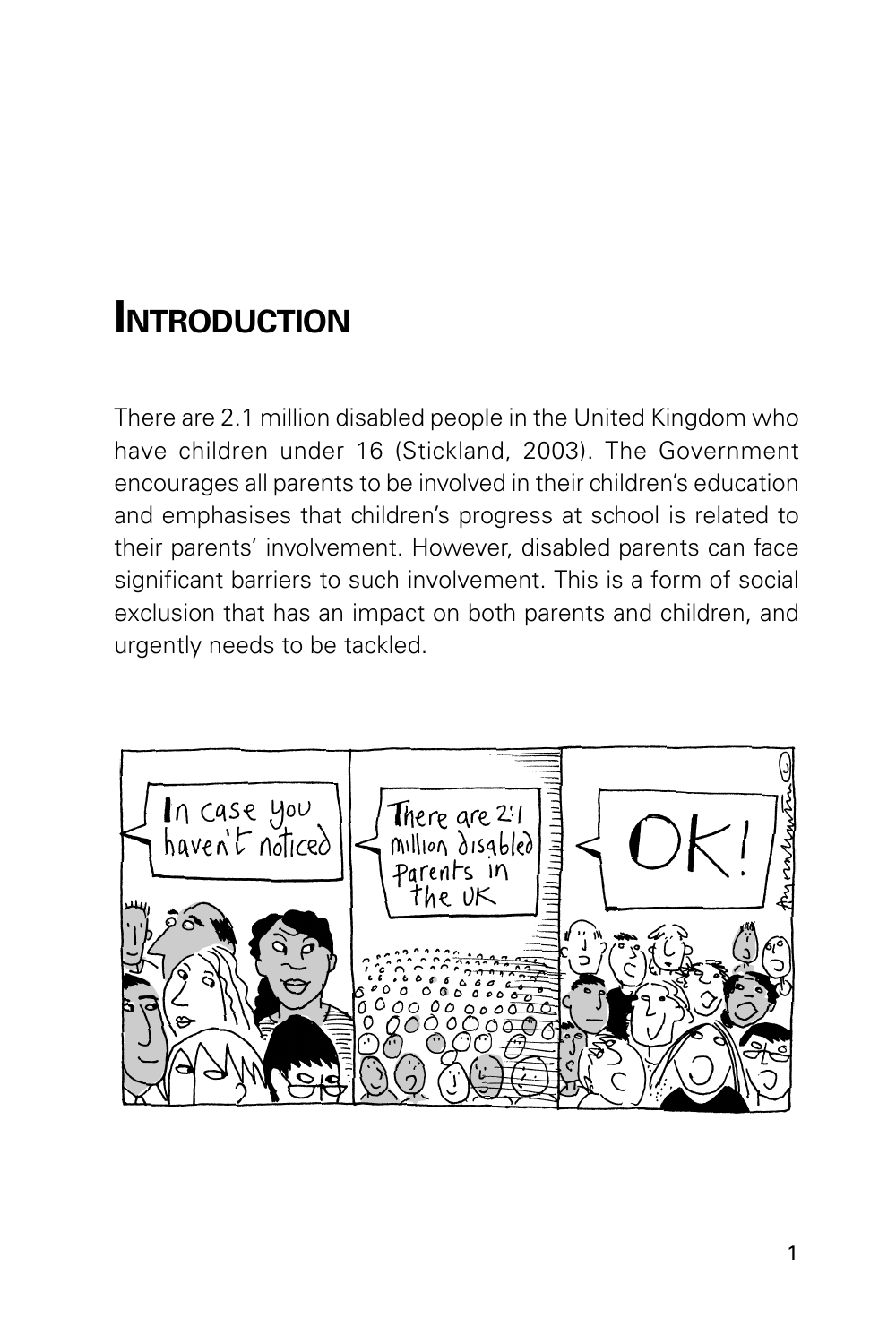This paper draws on the experiences of disabled parents to set out some of the barriers they experience. It follows the report of the Task Force on Supporting Disabled Adults in their Parenting Role, which identified disabled parents' involvement in their children's education as an area of considerable difficulty (Morris, 2003). Individual disabled parents were consulted in the preparation of the paper and information was also provided by groups representing disabled parents. These sources of information are listed in the Acknowledgements. The consultation included disabled parents from black and minority ethnic communities (including a focus group organised by Equalities for the project); parents with learning disabilities, mental health support needs, physical and sensory impairments; and Deaf parents. Most of the parents who took part were mothers; some were lone parents. In total, about 45 parents were consulted. While the briefing is not representative, it nonetheless reflects the experiences of a diverse group of disabled parents.

The briefing identifies the questions that schools, governing bodies and local education authorities should address in order to tackle the barriers faced by disabled parents. A summary of these questions is set out in an Appendix at the end of the paper, where some questions are also addressed to the Department for Education and Skills concerning central government's responsibilities.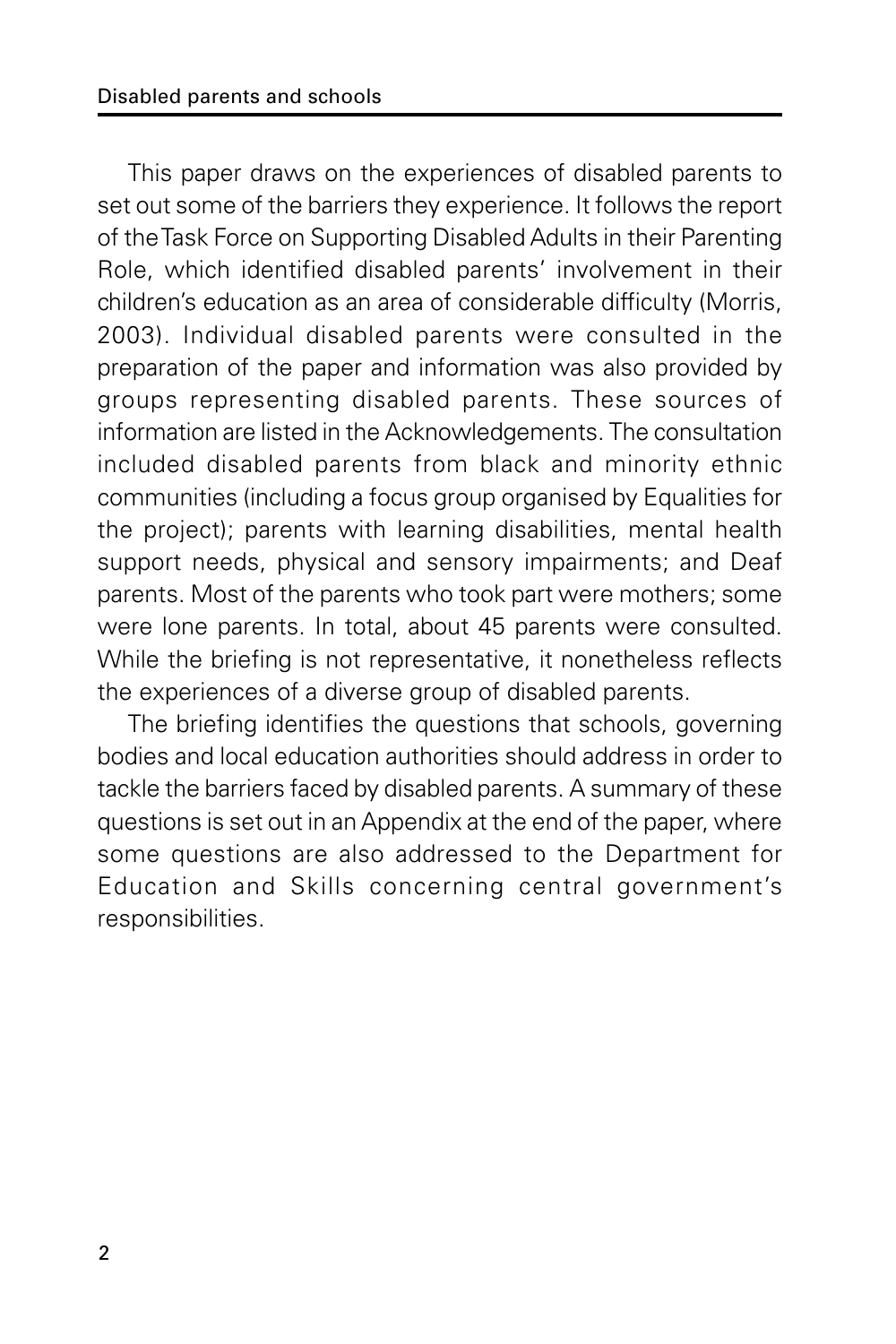## **1 RIGHTS AND RESPONSIBILITIES**

Guidance issued by the Government says that:

Everyone who is a parent … has a right to participate in decisions about a child's education … School and LEA staff must treat all parents equally.

(Department for Education and Skills, 2000, para. 12)

There is much evidence that children do better at school when their parents take an interest in their education and involve themselves in their homework. The Government encourages such involvement and at the same time stresses parents' responsibility to ensure their children attend school.

Disabled parents can, to some extent, look to the Disability Discrimination Act 1995 to both protect them from discrimination in their relationship with schools and accord them the adjustments that might be required to enable them to be fully involved in their children's education. The non-educational services provided by schools, governing bodies and local education authorities are covered by the Disability Discrimination Act and this includes services provided to parents (Department for Education and Skills, 1999, para. 63). Schools, governing bodies and local education authorities 'must not unjustifiably refuse to provide a service, provide a worse service or offer a service on less favourable terms to a disabled person' (Department for Education and Skills, 1999,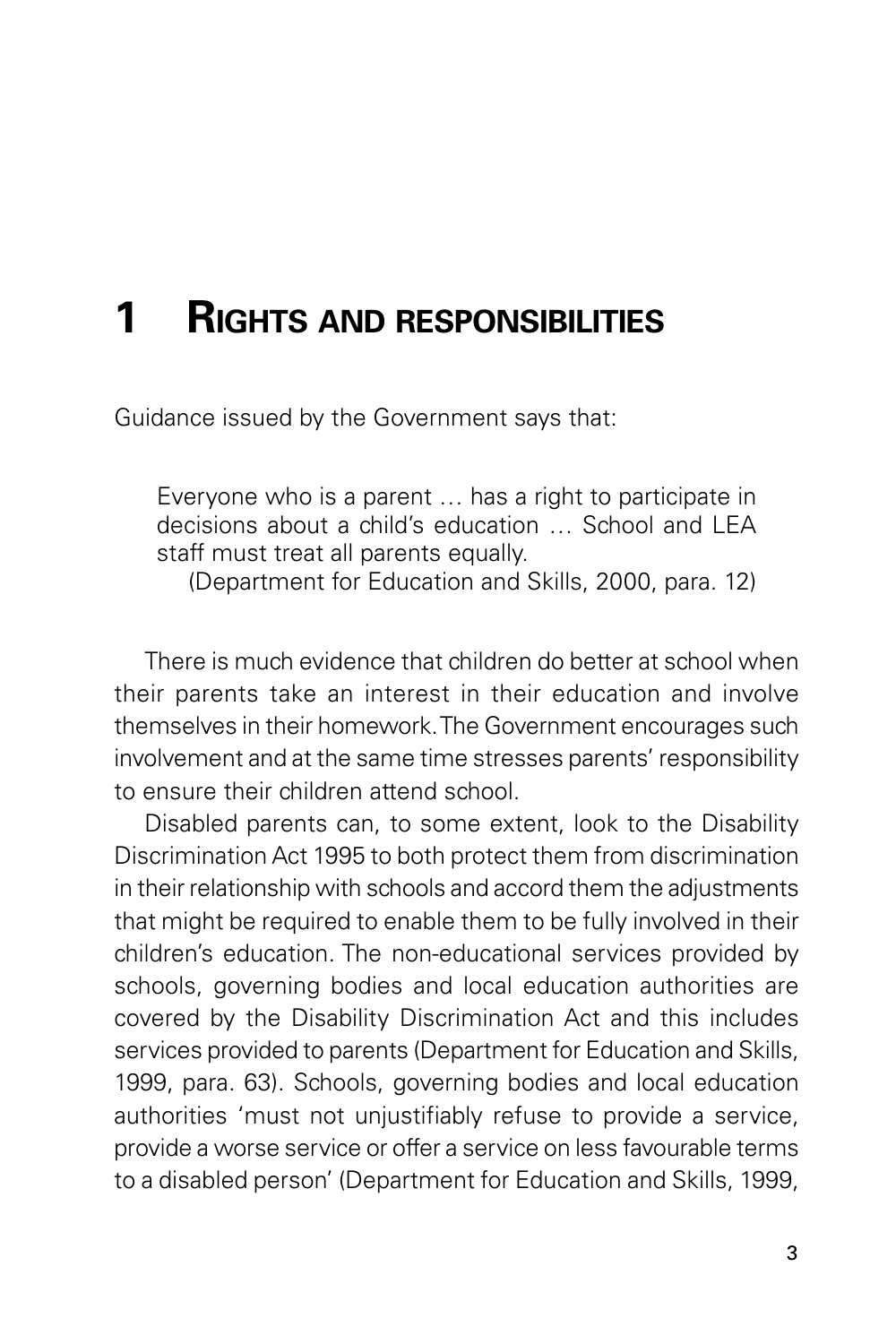para. 65). They must also 'take reasonable steps to change policies, practices or procedures which make it impossible or unreasonably difficult for disabled people to use a service' and also 'provide auxiliary aids or services which would enable disabled people to use a service, and overcome physical barriers by providing a service by a reasonable alternative method' (Department for Education and Skills, 1999, para. 66). The guidance says that schools, governing bodies and local education authorities 'should not wait until a disabled person wants to use a service before considering what adjustments might be made but should take positive steps to make their services accessible to disabled people' (Department for Education and Skills, 1999, para. 66). From October 2004, the adjustments required will include physical alterations to premises.

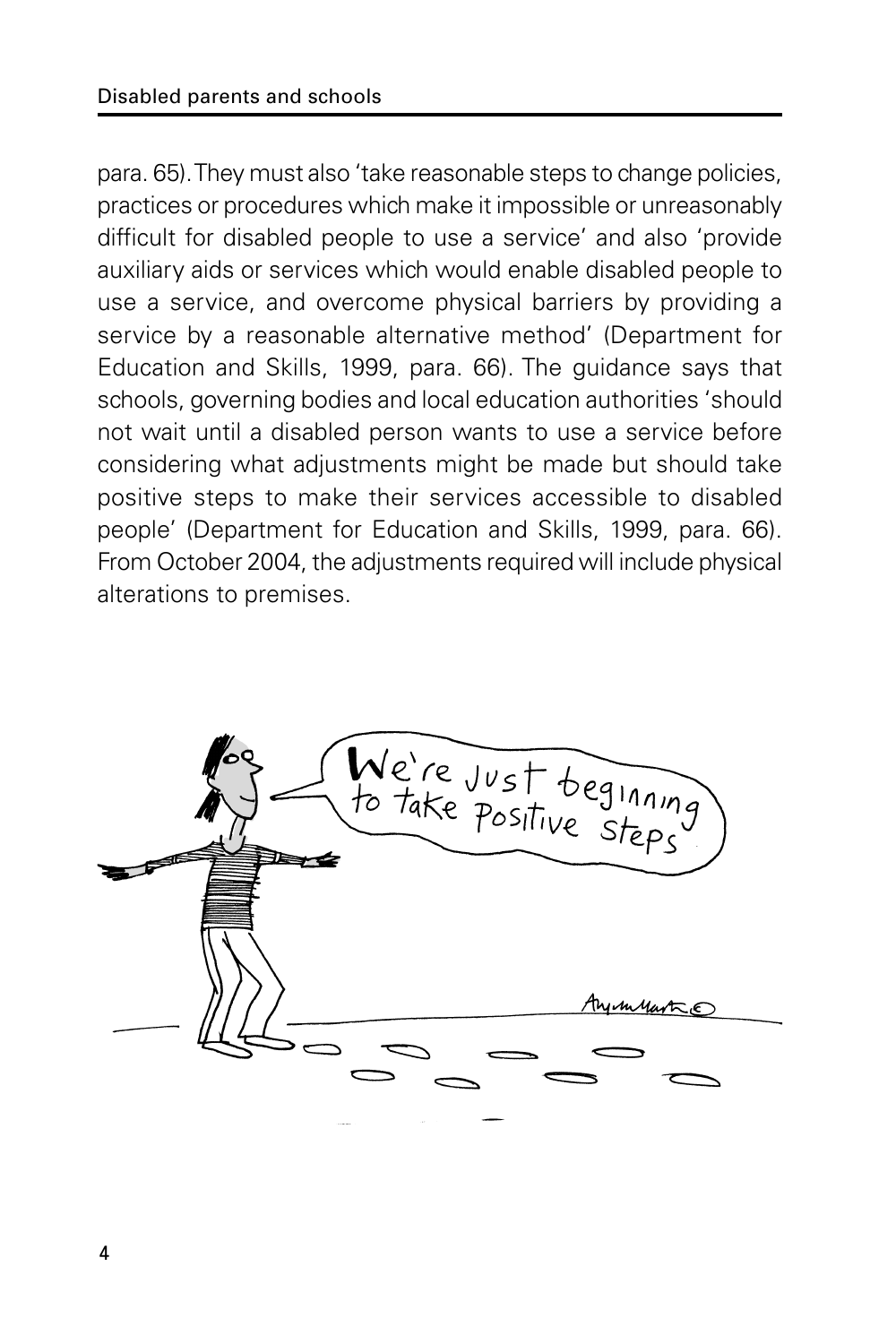The Disability Discrimination Bill currently before parliament introduces a new duty on public authorities requiring them to ensure that disabled people do not experience unlawful discrimination and to promote equality of opportunity for disabled people. This duty will apply to local education authorities and school governing bodies. The bill also extends the remit of the Disability Discrimination Act to all functions of public bodies (not just the services they provide). Any uncertainty about whether disabled parents are entitled to expect reasonable adjustments from schools, governing bodies and local education authorities should therefore be removed.

In practice, however, disabled parents experience significant barriers to fulfilling both their ambition and their responsibility to be involved in their children's education.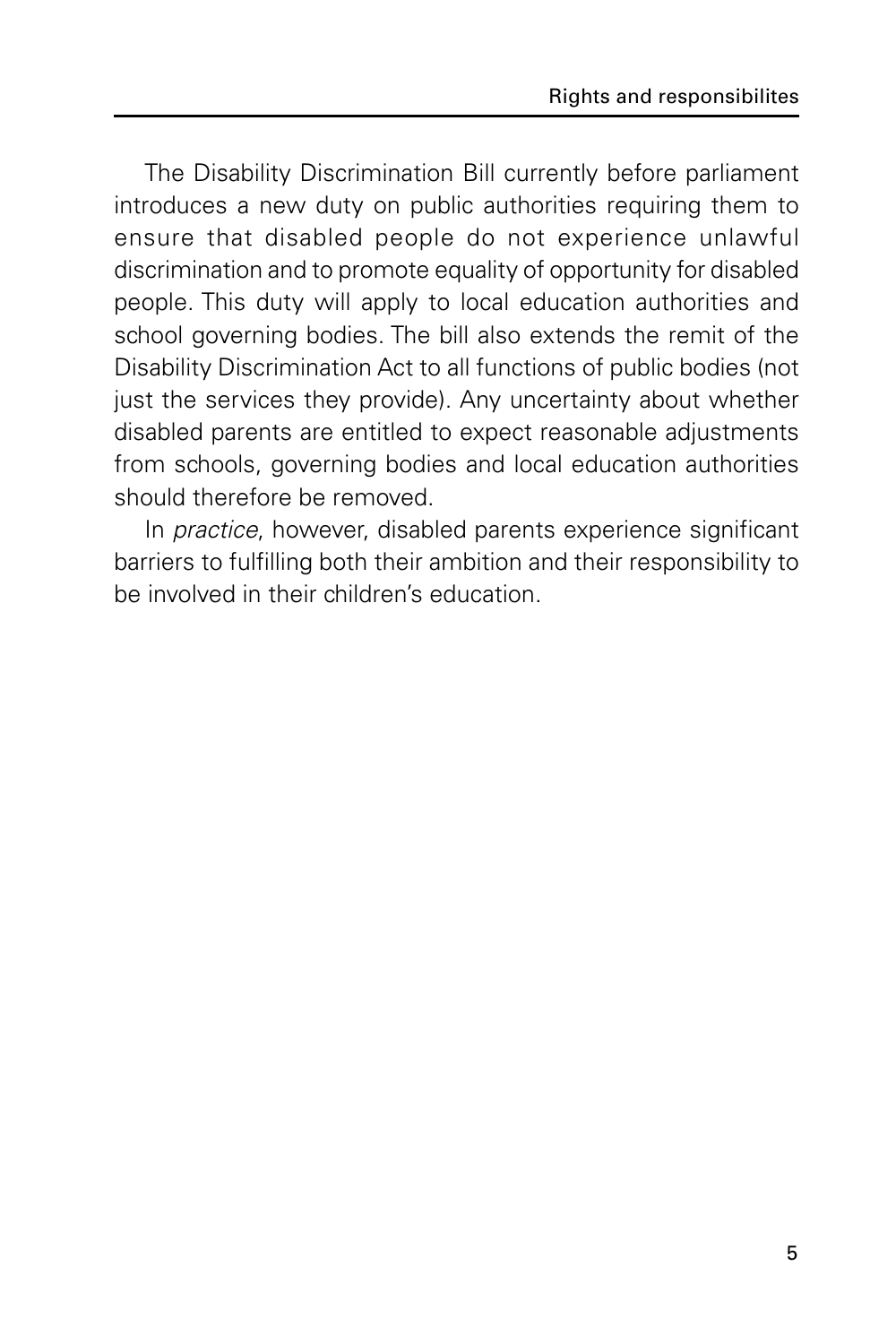## **2 BARRIERS EXPERIENCED BY DISABLED PARENTS IN THEIR RELATIONSHIPS WITH THEIR CHILDREN'S SCHOOLS**

Parents' relationships with schools can be divided into a number of different stages and aspects. Disabled parents experience difficulties at each stage of their relationship with schools. These difficulties are created by two main barriers: unhelpful or negative attitudes; and a failure to make buildings and communication accessible.

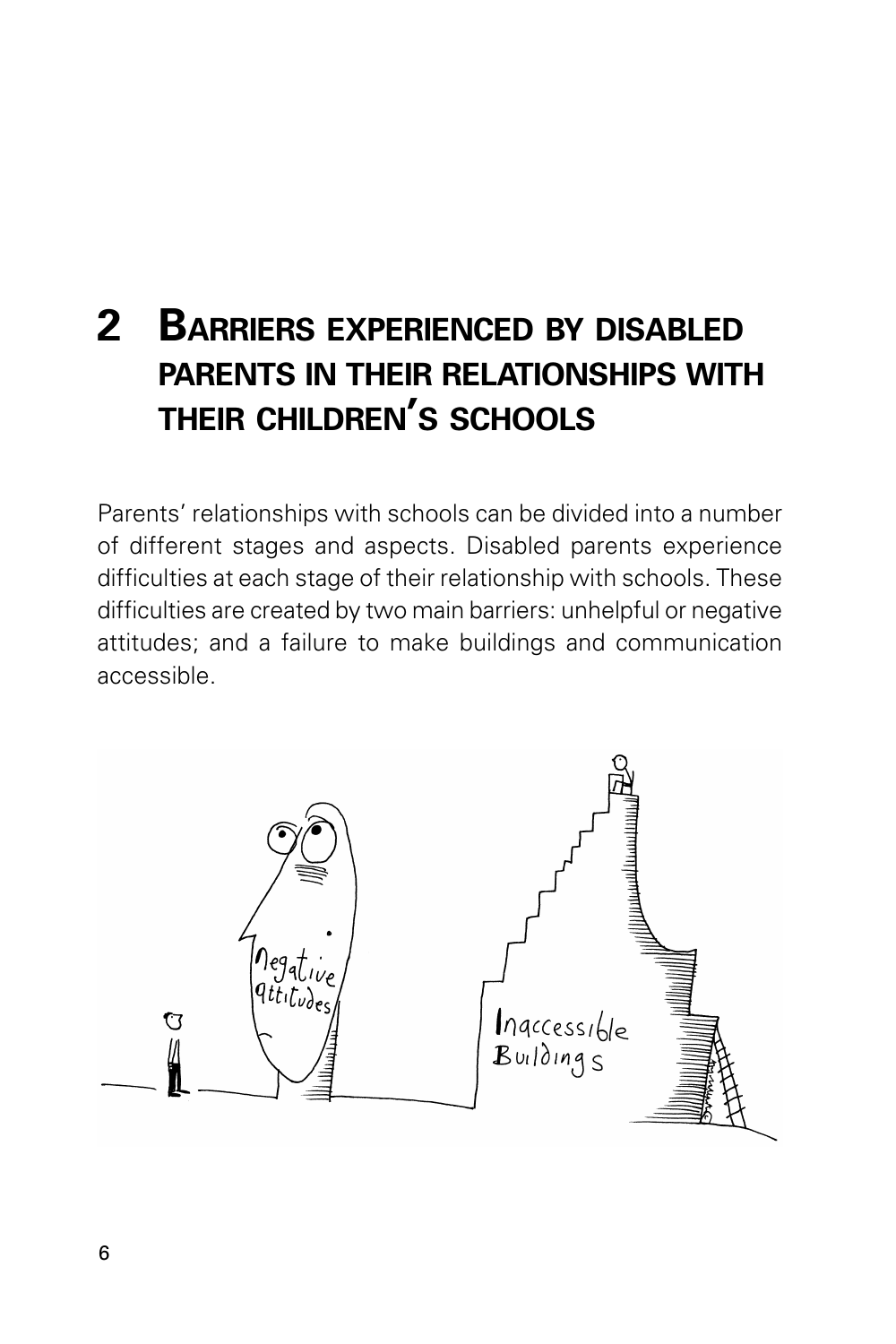### **Finding out about schools and applications to schools**

#### **Written information**

Schools and local education authorities produce written information for parents. The Government itself produces performance tables showing how pupils from each school have done in both Standard Assessment Tests (SATs) and GCSEs and A levels. For many parents with visual impairments, this written information will not be accessible unless it is made available on tape, in large print or in Braille. Written information may also be inaccessible to parents with learning disabilities and those Deaf parents for whom English is a second language.

All forms of written information about schools, made available to the public, are covered by the Disability Discrimination Act. Schools, local education authorities and the Department for Education and Skills (DfES) should be able to provide such information in accessible formats when requested. However, it would appear that it is rare for financial provision to be made for schools to produce information in accessible formats. Individual schools may also face practical difficulties in turning standard text into different formats, and may lack the advice and assistance to do this.

### **Visiting schools**

The DfES encourages parents to find out about local schools by visiting them. However, many disabled parents experience significant difficulties when they try to do this. Sometimes these difficulties are a result of unhelpful attitudes. When one parent who uses a wheelchair turned up at an open day for a tour of a school, she was informed by the headteacher 'Two sets of wheels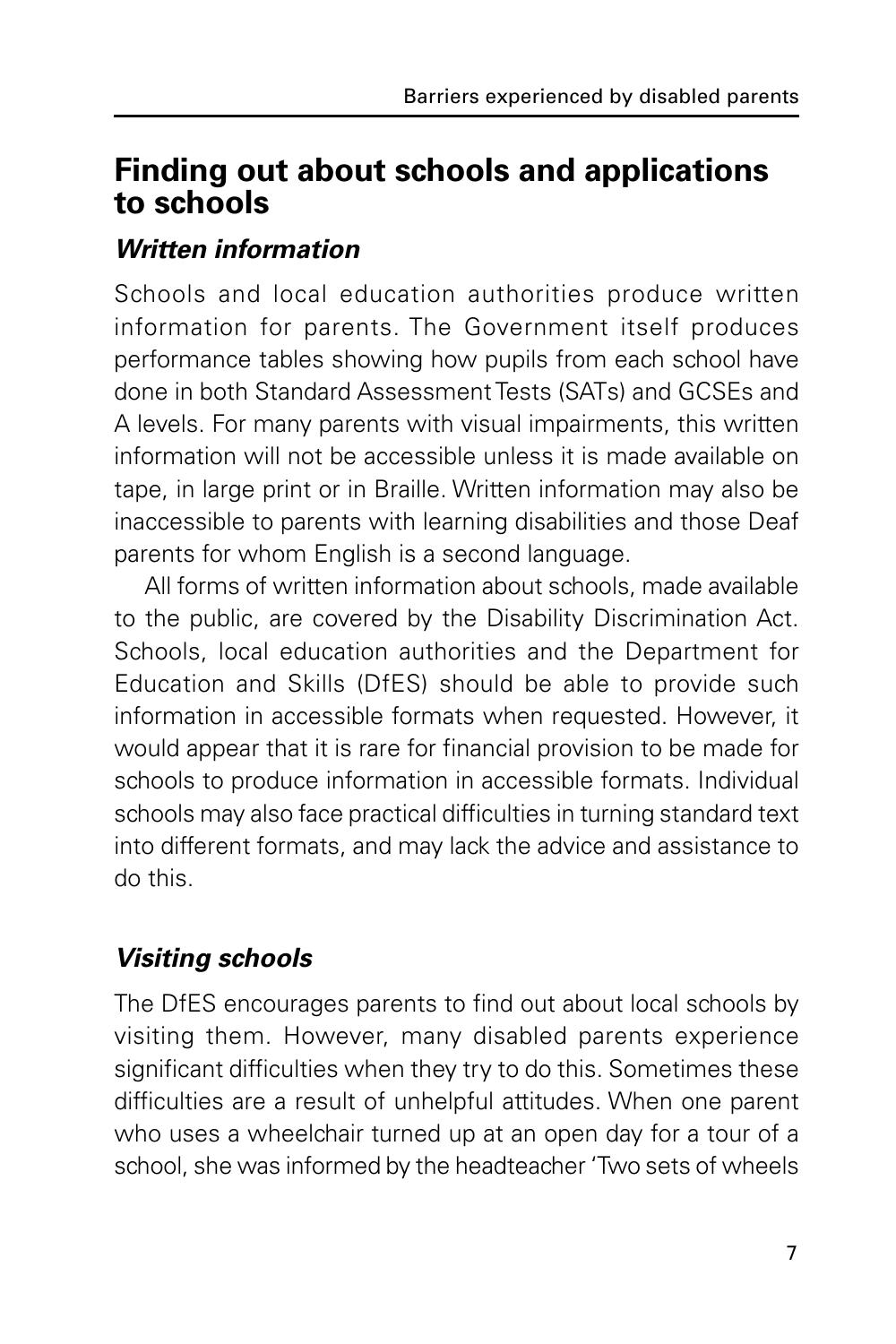– that's a problem. I do a fast tour, you'll never keep up.' Another parent who has difficulty walking said, 'On the first-year tours, I'm always left behind in the hall, not looking at the school facilities with other parents'. A parent with a visual impairment wrote of the importance on open evenings of getting 'a feel for the school environment, for example, from the amount of litter and the state of the buildings to the range of children's work displayed'. It would be helpful, she went on to say, 'if teachers were more aware of the needs of disabled parents, listened and asked "How do you want me to help with this?"' (Disability Pregnancy and Parenthood International, 2002/03, p. 3).



The DfES encourages parents, when looking around a school, to 'Observe the children's work and check the school's resources. Does it appear to be a happy school where everyone is serious about learning?' (Department for Education and Skills, 2003). Parents with visual or hearing impairments may find this difficult to do unless attention is paid to their access needs. One parent consulted for this briefing had a positive experience: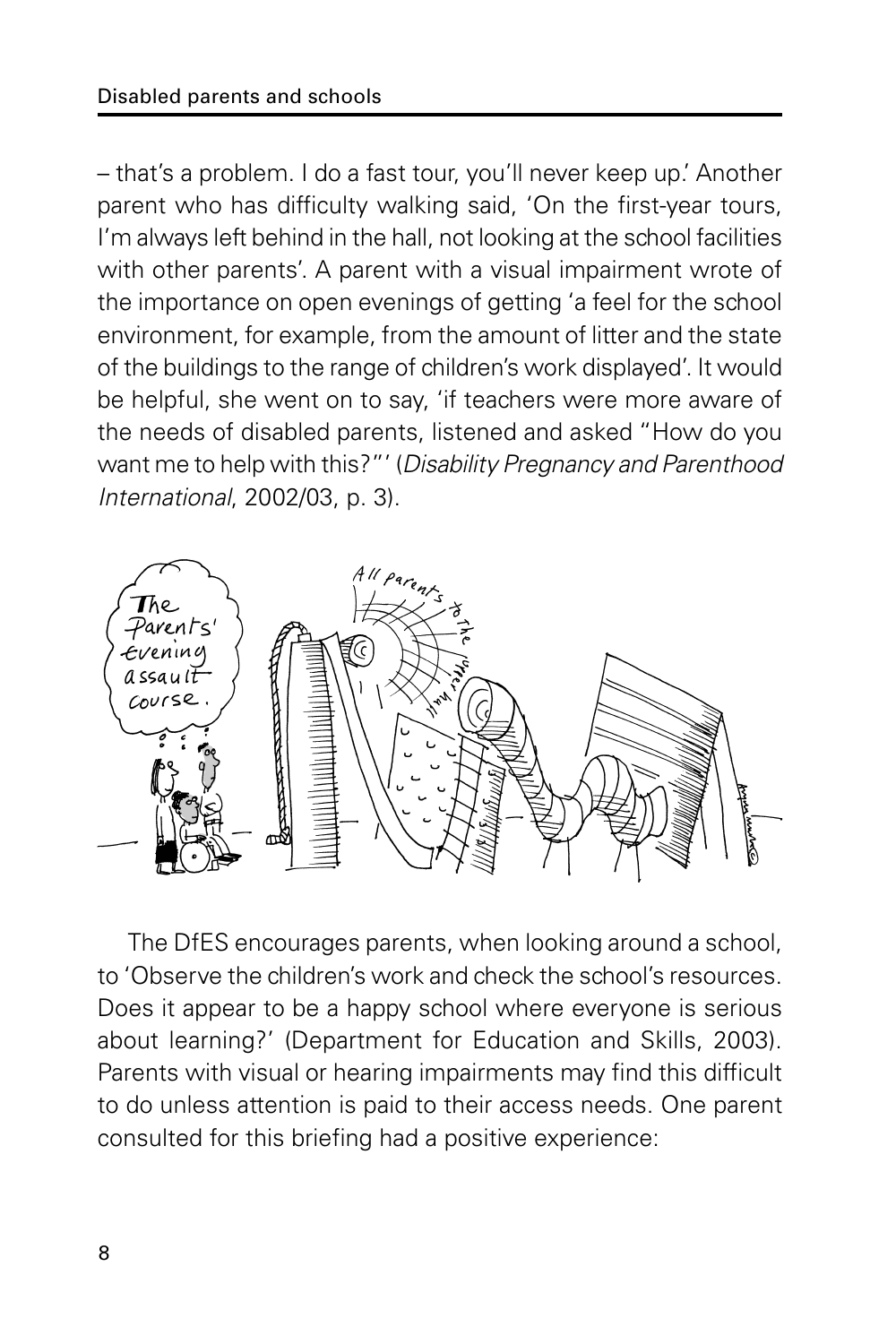The head was very sensitive. When I went into classrooms she asked some of the children to read me their work so I could hear what they were doing even if I couldn't see it. She also described things to me that were going on.

#### **Making applications to schools**

When it comes to making applications to schools, parents may find that forms are inaccessible to them. This can mean relying on someone else to fill them in and this is not always what they want. Application processes and procedures, including appeals, are however covered by the Disability Discrimination Act. It is unclear whether much thought has been given, by the Government, local education authorities or schools, to making them accessible.

Some parents will place a high value on the accessibility of the school for them, particularly when their children are young and at primary school. Proximity of the school to home may also be particularly important if the parent is to take a child to and from school. A parent's access needs should therefore be recognised as a criterion for getting a child into a school that may be oversubscribed but that is, for example, physically accessible to the parent. As one parent said:

With *[my daughter's]* application to primary school, we were able to put in a 'special case' for her going to that school due to my physical disability – this was our nearest school by a long way but very popular and incredibly oversubscribed.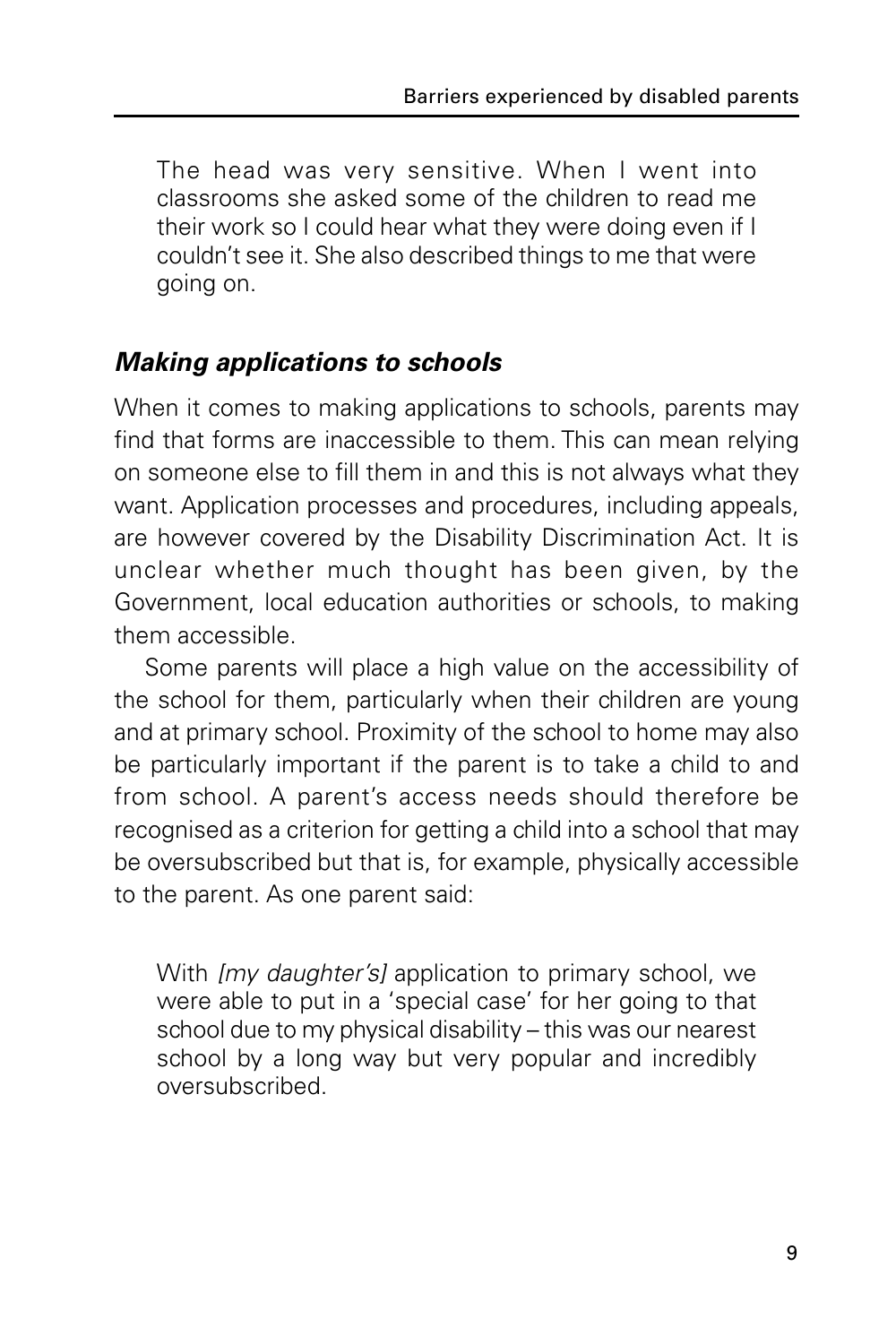#### **Questions for local education authorities and schools**

- Does written information about schools comply with Royal National Institute for the Blind (RNIB) Clearprint standards?
- Is written information jargon free and in plain English?
- Is written information about schools available in Braille, large print, on audio tape, signed video, in local community languages?
- Does someone at the school take responsibility for meeting the access needs of parents who want to look around the school?
- Do application forms and procedures take into account a variety of access needs?
- Do admissions policies and criteria take into account access needs of parents?
- Do appeals procedures take into account parents' access needs?

### **When children start at a new school**

Parental involvement is particularly important when children start at nursery or primary school. The attitudes of teachers can make all the difference in terms of making this possible for disabled parents. One parent with a visual impairment had a particularly positive experience: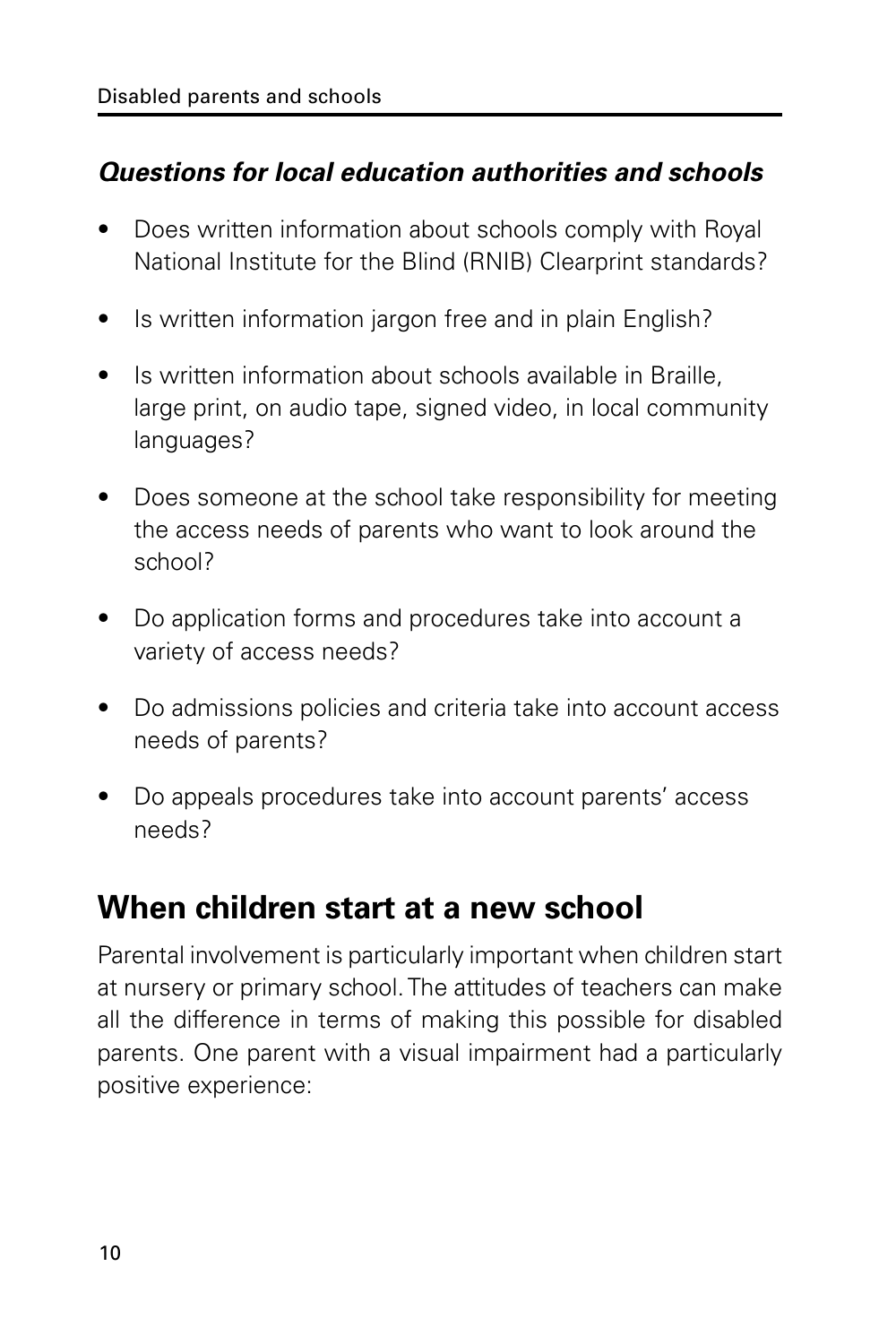My son started primary school in August this year. When I registered him for school in January of this year I mentioned that in order to help my son with his homework I would require any reading books and information to be made available in accessible formats. I also requested mobility training around the school building so that I could become familiar with the layout enabling me to navigate the school environment independently.

The school has been absolutely fantastic. Within two weeks of registration I received the school handbook in an accessible format. They organised mobility training with a teacher I knew and this was undertaken in May prior to my son's school induction. The peripatetic teacher for visually impaired children associated with the school met with me and discussed my requirements. We agreed a font size that would be most accessible to me and she started the process of transcribing my son's primary one reading books immediately into large print and also Braille (as my eyesight has steadily deteriorated in the last two years) so that if my sight were to go down completely (as it sometimes does) I'm in a position to assist my son with his homework.

This parent welcomed the way that the school consulted with her about her access needs. It is helpful if schools have a general awareness of access needs and at the same time ask parents what their particular needs are – as was the case with another parent who has Asperger's Syndrome (AS):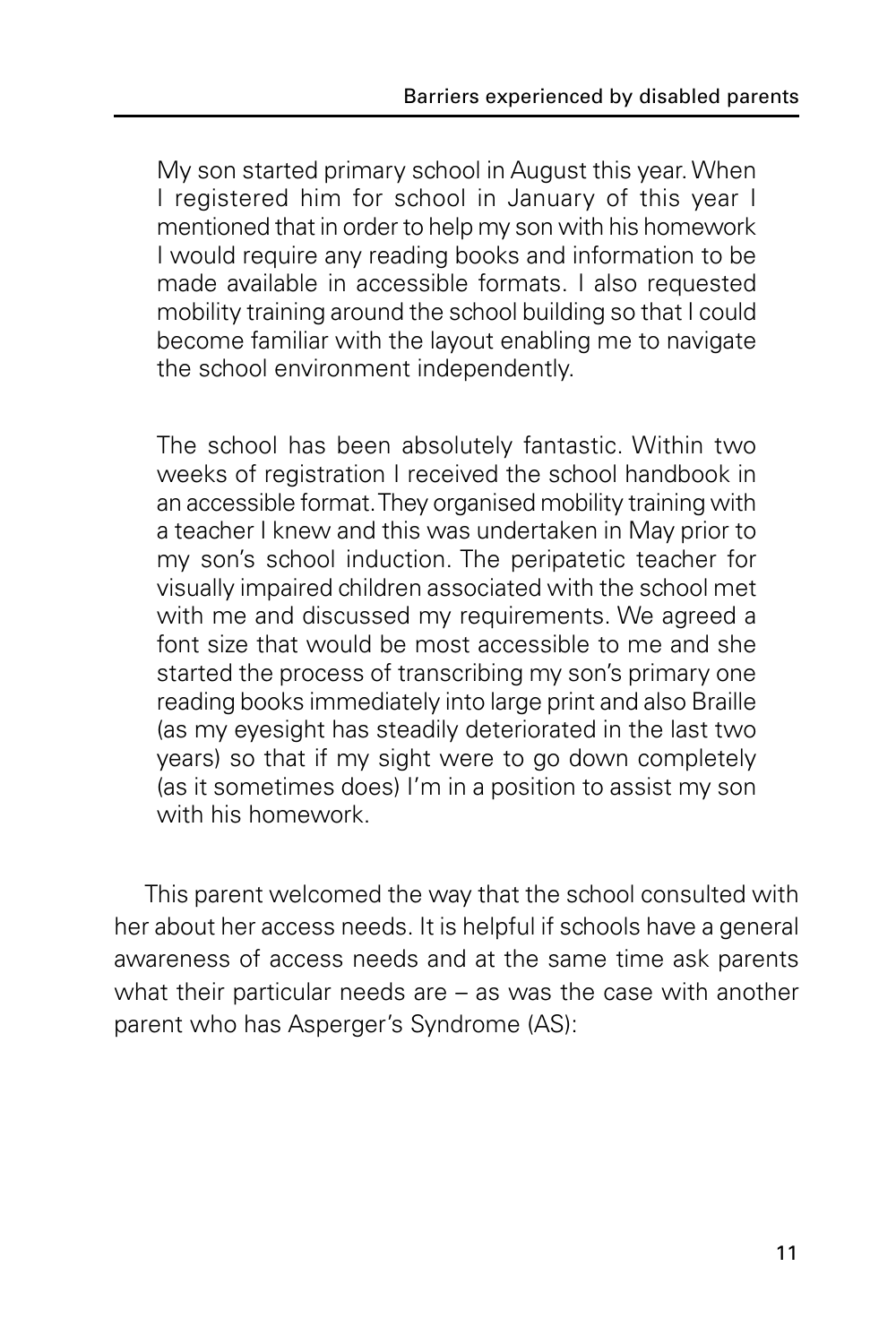

My eldest son has just started primary school … When we went to look round the school we mentioned my AS to them, they immediately responded by asking how they could help me to be involved with my son – would I like to drop him off a bit early or late when it was quieter? They hoped I would try to get involved in smaller gatherings and social events I felt able to handle and do let them know if I needed any help with anything! I was astonished and thrilled by this reception.

A general awareness of access needs combined with a willingness to consult and listen to parents is particularly important when someone has a non-evident impairment. For example, parents who have conditions such as sickle cell anaemia say it is important that schools understand how they might be affected and what their access needs might be.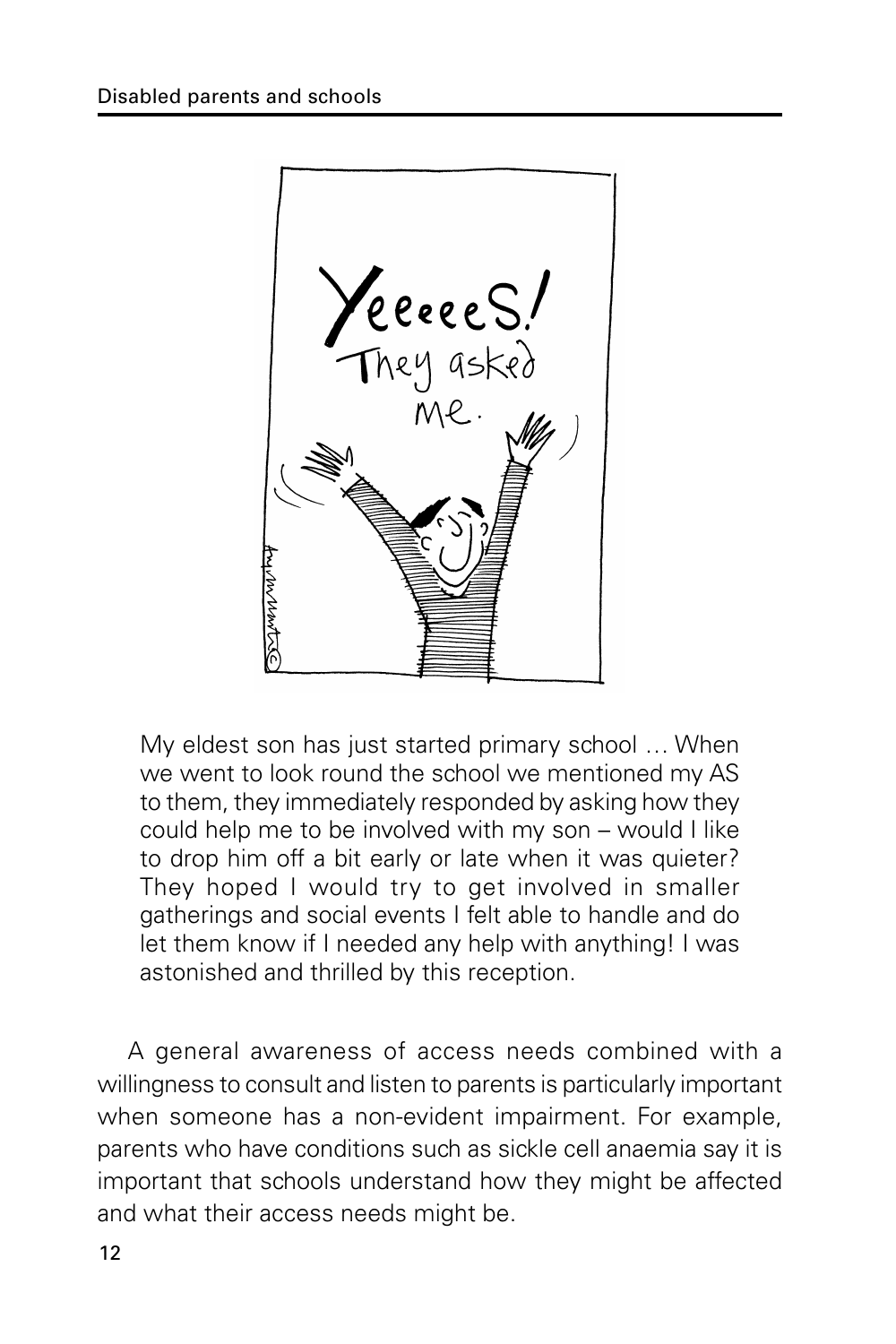#### **Questions for schools**

- Do you ask parents if they have any access needs in order to be involved in their children's education?
- When the child of a disabled parent starts at your school, do you encourage the parent to be involved?

### **Access into schools**

Parents often emphasise that accessibility is about more than the physical environment – staff attitudes and behaviour are crucial. As one parent said: 'It's an old school so it's not really acessible but they've gone out of their way to be really helpful' (Sunderland Support Group for Parents with Disabilities). In contrast, negative attitudes can exclude parents altogether: 'I was told, "We don't have room for a wheelchair in our nursery"' (Wates, 2003, p. 24).

Barriers within the physical environment can be created by other people's behaviour. For example, parking by other parents can cause problems when they obstruct pavements, dropped kerbs, etc. The lack of parking for disabled parents was an important issue for a group of parents in Sunderland who are carrying out research on experiences of schools. They concluded that parking bays for disabled people should be provided near schools and monitored by traffic wardens to prevent misuse. A helpful solution offered to one parent was that she was allowed to park in the school staff car park when dropping off and picking up her child.

Physical access is not only about level or ramped access for parents with mobility impairments. It is also about lighting and colour contrasts, which make it easier for visually impaired people to enter and move around a building. As one parent said: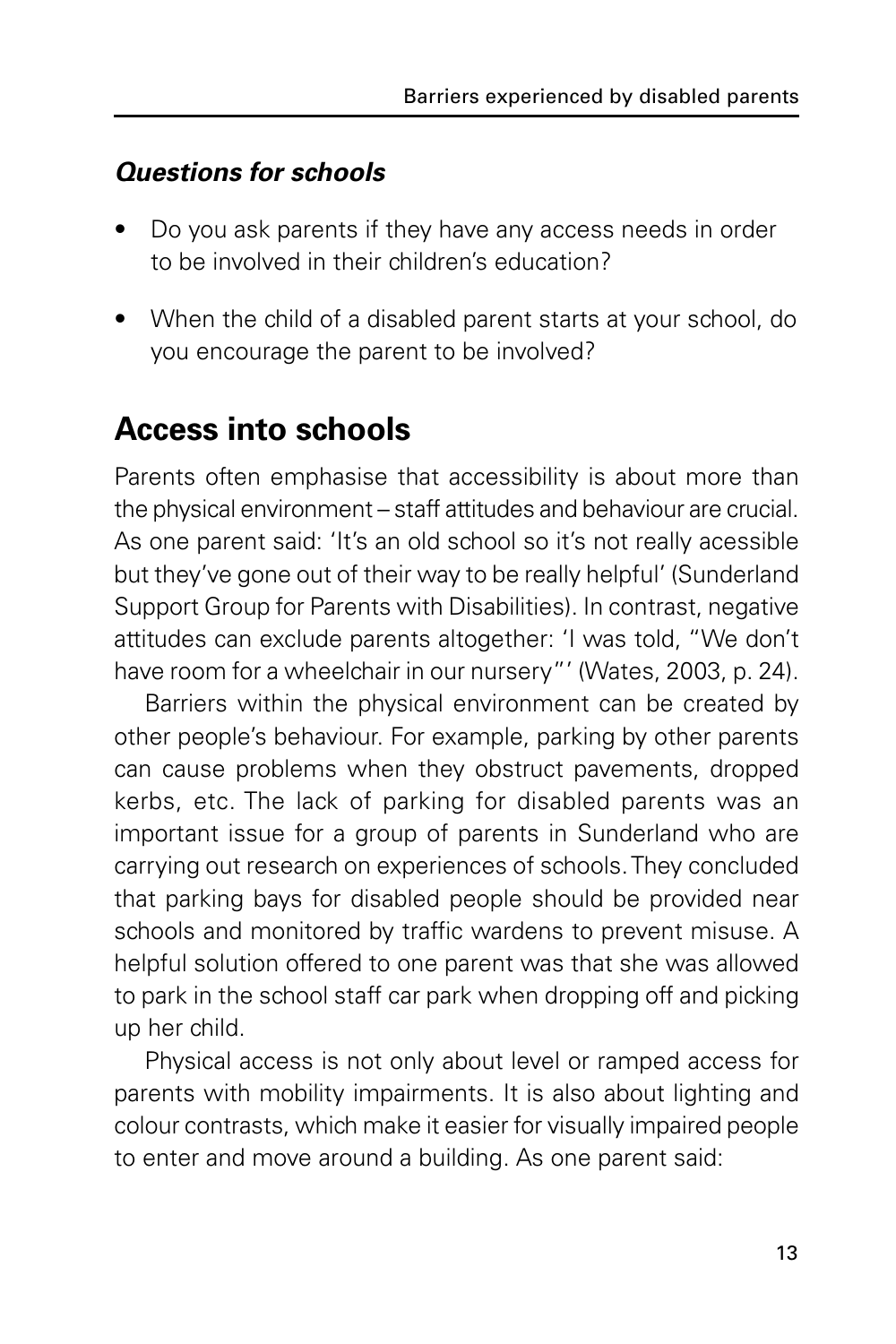They need to think about the size and colour contrasts of signs in schools, the layout of rooms, whether there are good colour contrasts and lighting in corridors and staircases, having white lines to indicate where there are steps – all these things make a school accessible. The RNIB has guidelines for this kind of thing and I wish schools would use them.

Loop systems in rooms where meetings and events are held can also make schools more accessible for people with hearing impairments.

#### **Questions for local education authorities**

- Do you make financial provision for making schools accessible to all parents?
- Do you provide information and advice for schools to enable them to be accessible to all parents?

#### **Questions for schools**

- Have you carried out access audits of all your school buildings?
- Do you seek advice from relevant organisations about how to make your buildings accessible?
- Do staff receive disability equality training?
- Do you welcome all parents into your school?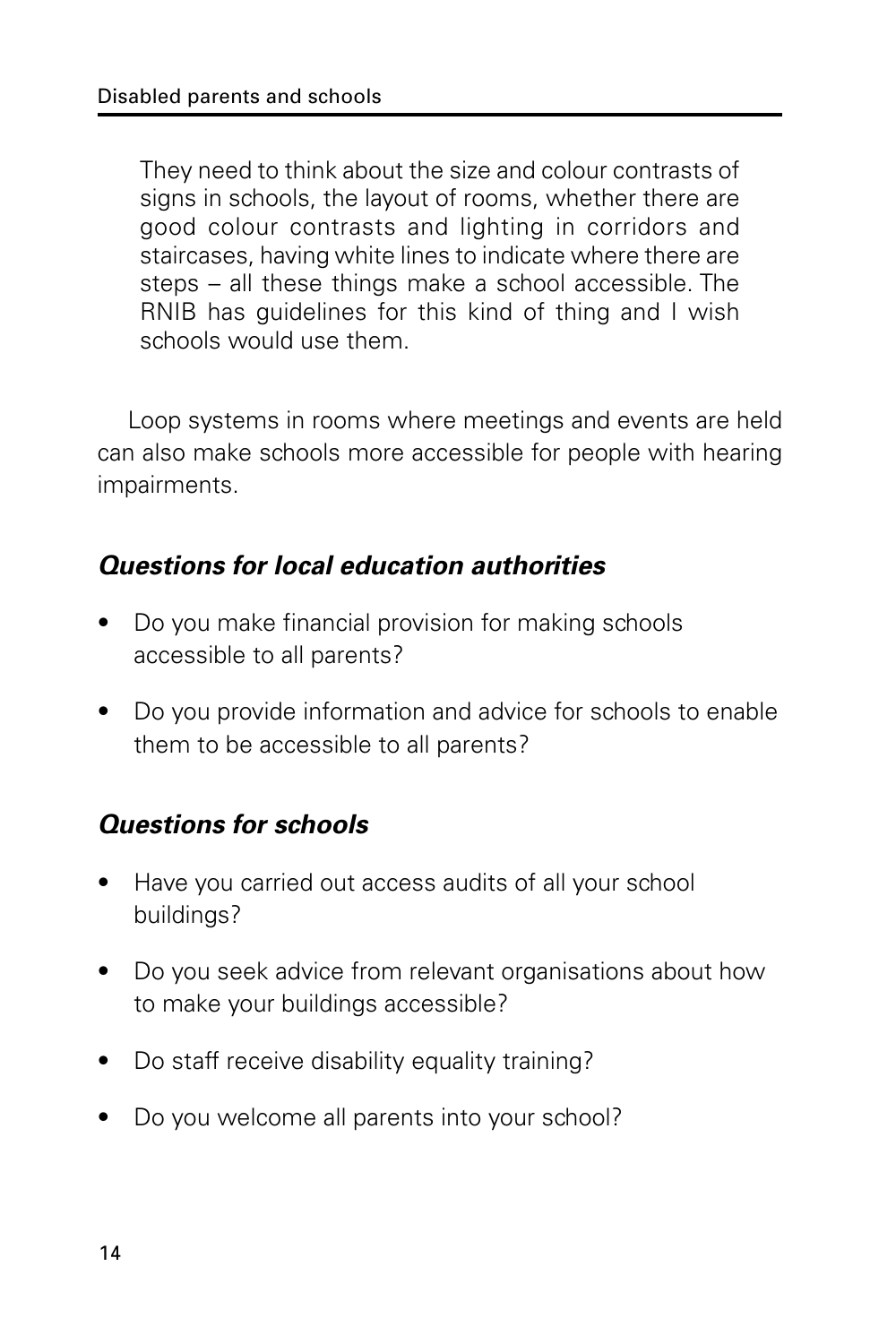## **School transport**

The Department for Education and Skills informs parents that: 'If your child is registered as a pupil at a particular school, you must ensure that they attend regularly' (Department for Education and Skills, 2003). The emphasis is on parents' responsibilities to make sure that children attend school each day. Yet getting children to school is a major problem for some disabled parents, particularly for lone parents who do not have a partner to rely on to do this. Parents who have sought assistance with this aspect of their parenting role from social services have found it very difficult to get such assistance. The responsibility tends to be passed between different agencies and departments. This means that parents can find it very difficult to fulfil their responsibility to ensure their children attend school. It is not helpful if the local education authority denies any responsibility for assisting disabled parents and at the same time insists that parents fulfil their responsibility.

Ground Control<br>to major School,<br>We have a<br>Contradiction here. We have no responsibility Parents must disabled .<br>Parents responsibilit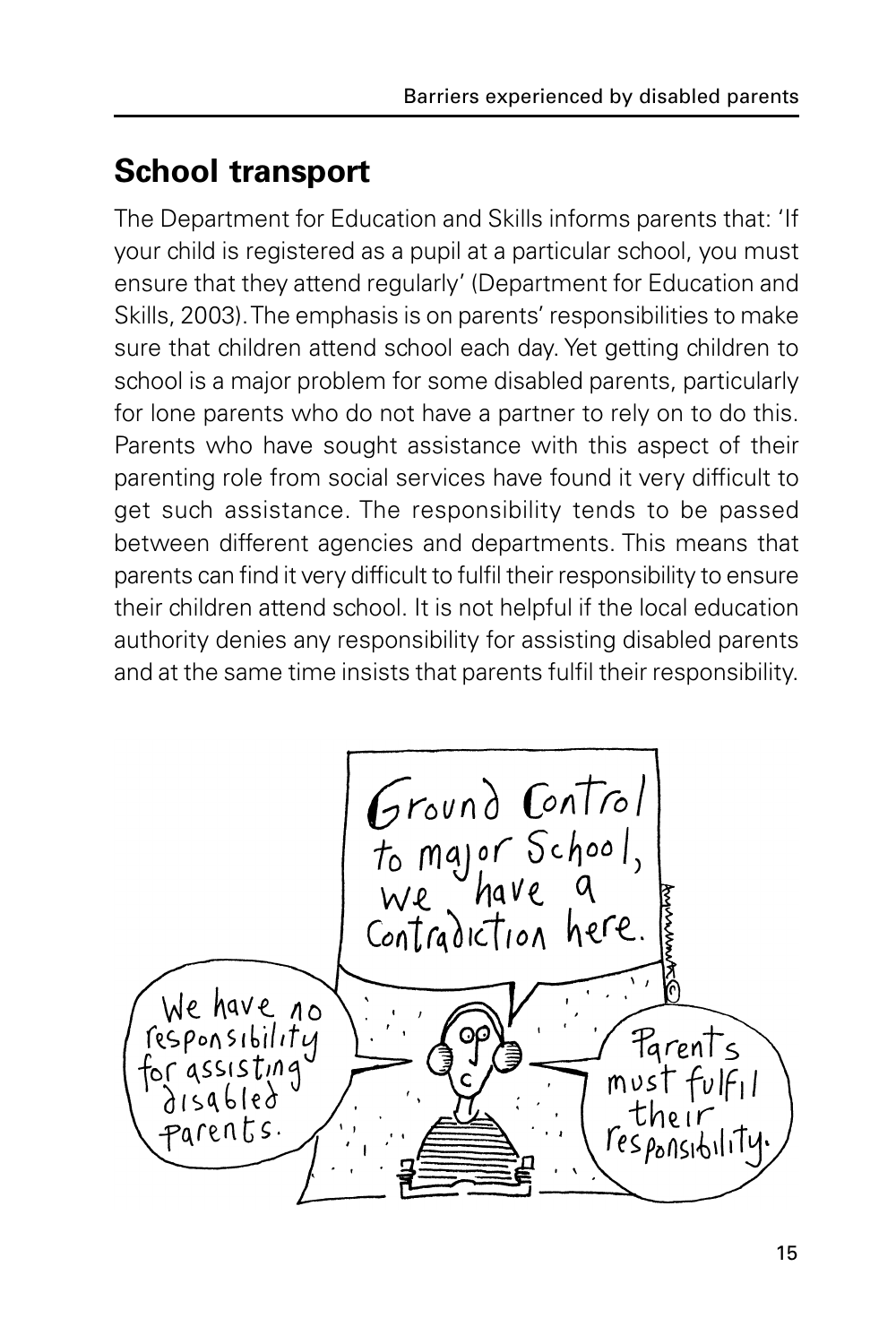A group of parents in Sunderland note that transport is provided for disabled children but not for disabled parents, unless their children are also disabled: 'Parents with disabled children described school transport as very helpful [but] school transport was not available for families without disabled children'. The group recommends that: 'Being a disabled parent should be part of the criteria for support with transporting children to school'.

School transport would not of course be suitable for all disabled parents, particularly those with young children – unless they were able to accompany their children on the bus. It is important that local education authorities recognise that some parents will require assistance if they are to fulfil their responsibility to ensure their children attend school each day. Such assistance should be provided in ways that support rather than undermine parents' involvement in their children's education.

#### **Questions for local education authorities**

- What arrangements have you made to find out whether disabled parents require assistance in order to ensure their children attend school?
- What arrangements are in place to provide such assistance?
- When making any arrangements do you consult with parents about what type of assistance would be suitable?

#### **Questions for schools**

• Are you aware of the difficulties some parents may have in getting their children to school?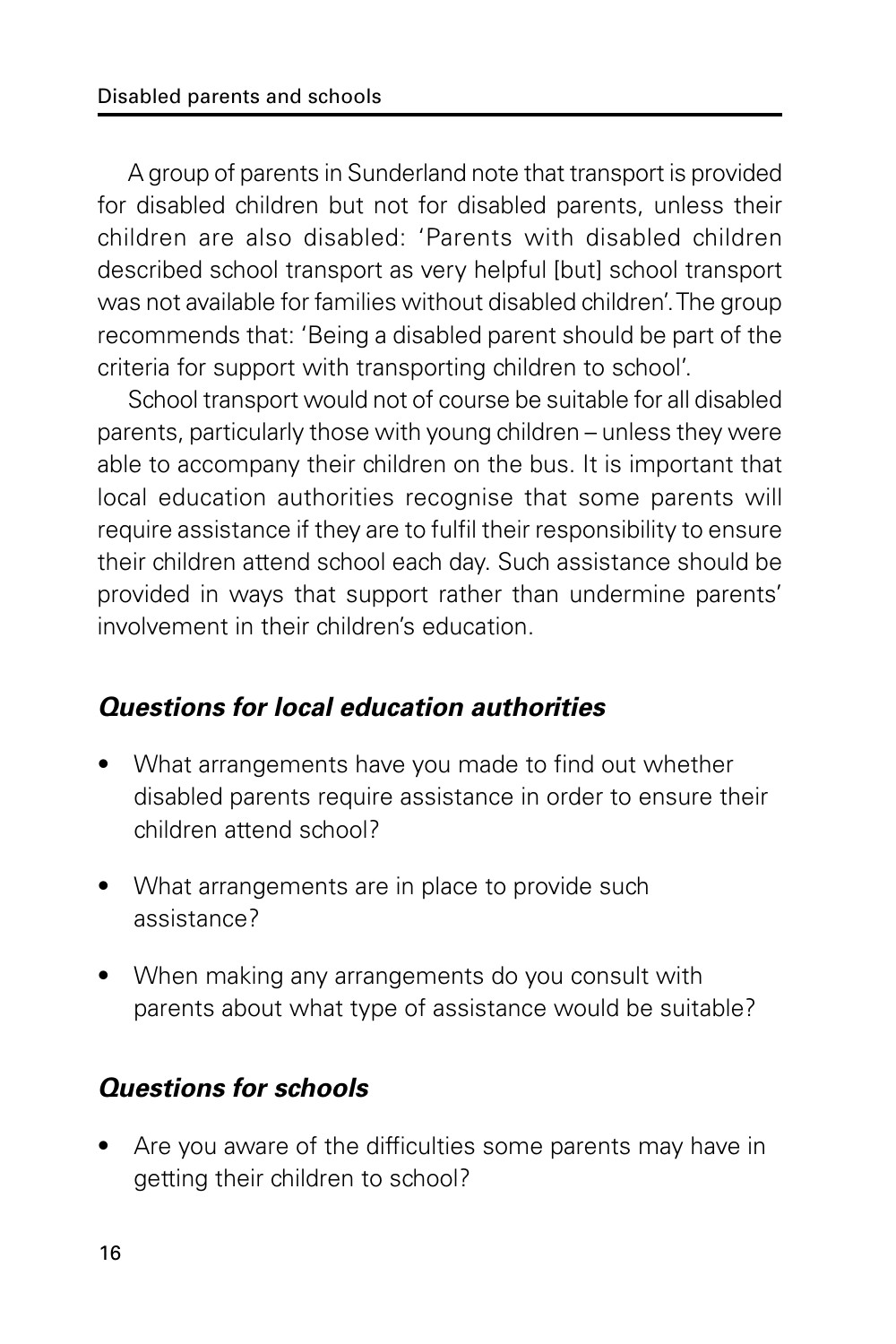• Do you liaise with the local education authority on providing any assistance needed?

### **Parents' involvement in their children's education**

The Department for Education and Skills (DfES) encourages parents to be involved in their children's education and, to this end, produces a series of Learning Journey Guides to provide parents with information about what their children are doing at school at different stages in their education. However, although this information is available in Braille, audio cassette and large print, and in some minority community languages, it is not available in British Sign Language (BSL) video format nor in a format suitable for people with learning disabilities. When asked whether information was available in BSL video format, the DfFS responded:

While the Department tries to ensure that its information is produced in such formats that allow the majority of parents (or other interested people) to access them we cannot produce items in every possible language or format $1$ 

#### **Relationships with teachers**

When parents have good experiences of their relationships with schools, this is usually because the teachers and staff have positive attitudes towards them as parents, an awareness of possible access needs and a willingness to ask parents about any assistance they might need.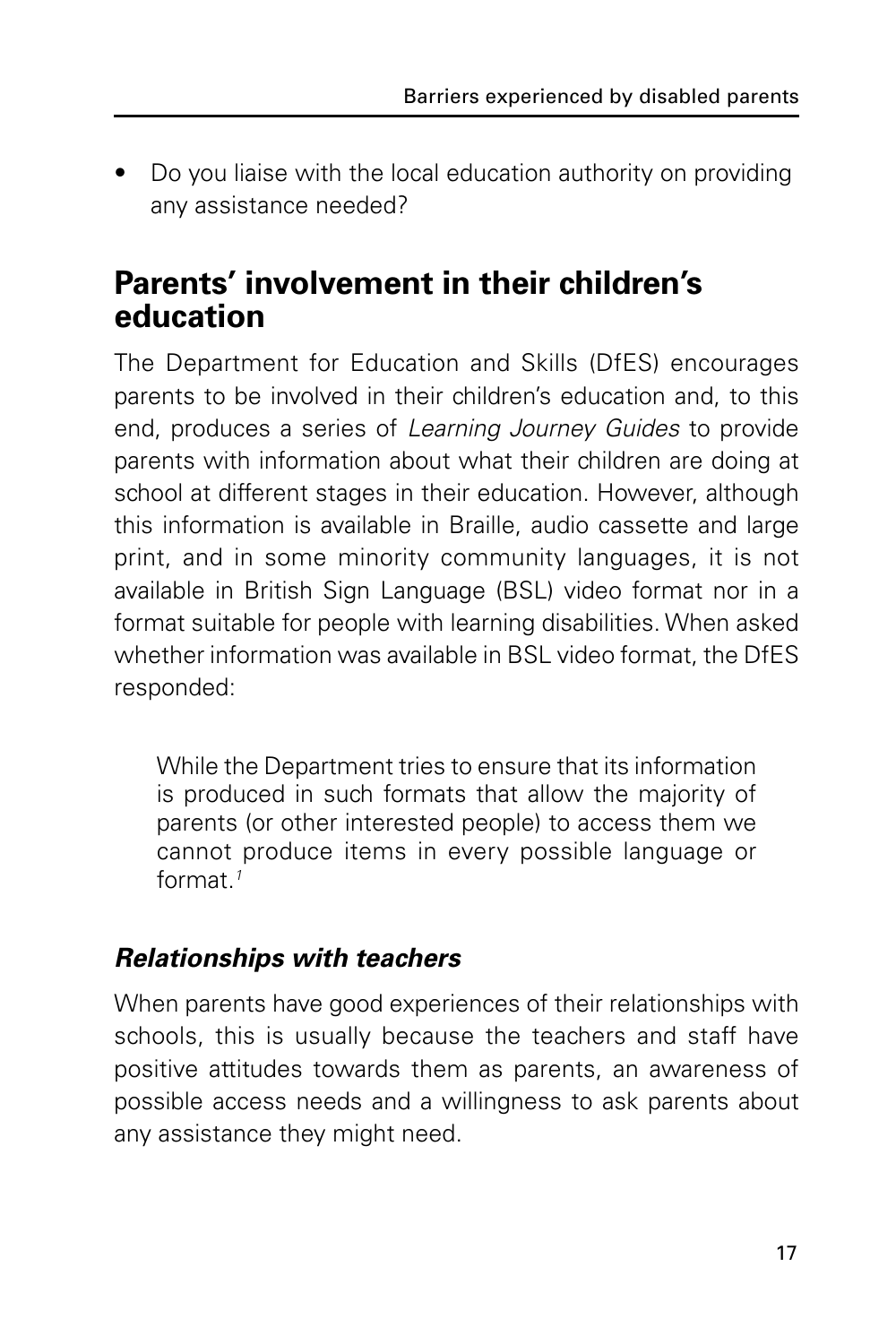The particular importance of positive attitudes was highlighted by parents with learning disabilities consulted for this piece of work. One parent with learning disabilities, for example, appreciated that her children's teachers treated her with respect: 'They don't lecture me', she said. In contrast, another parent stated: 'They talk around me. They'll talk to whoever I'm with and not to me.'

Parents with learning disabilities also sometimes find that teachers do not initially recognise that they have access needs and this can cause difficulties: 'Teachers don't understand you've got a learning disability. They don't like repeating things.' Another parent said: 'They don't think about using shorter easier words, or using pictures, or showing you' and then, unfortunately, once teachers do realise a parent has a learning disability, 'they treat you like a kid'.

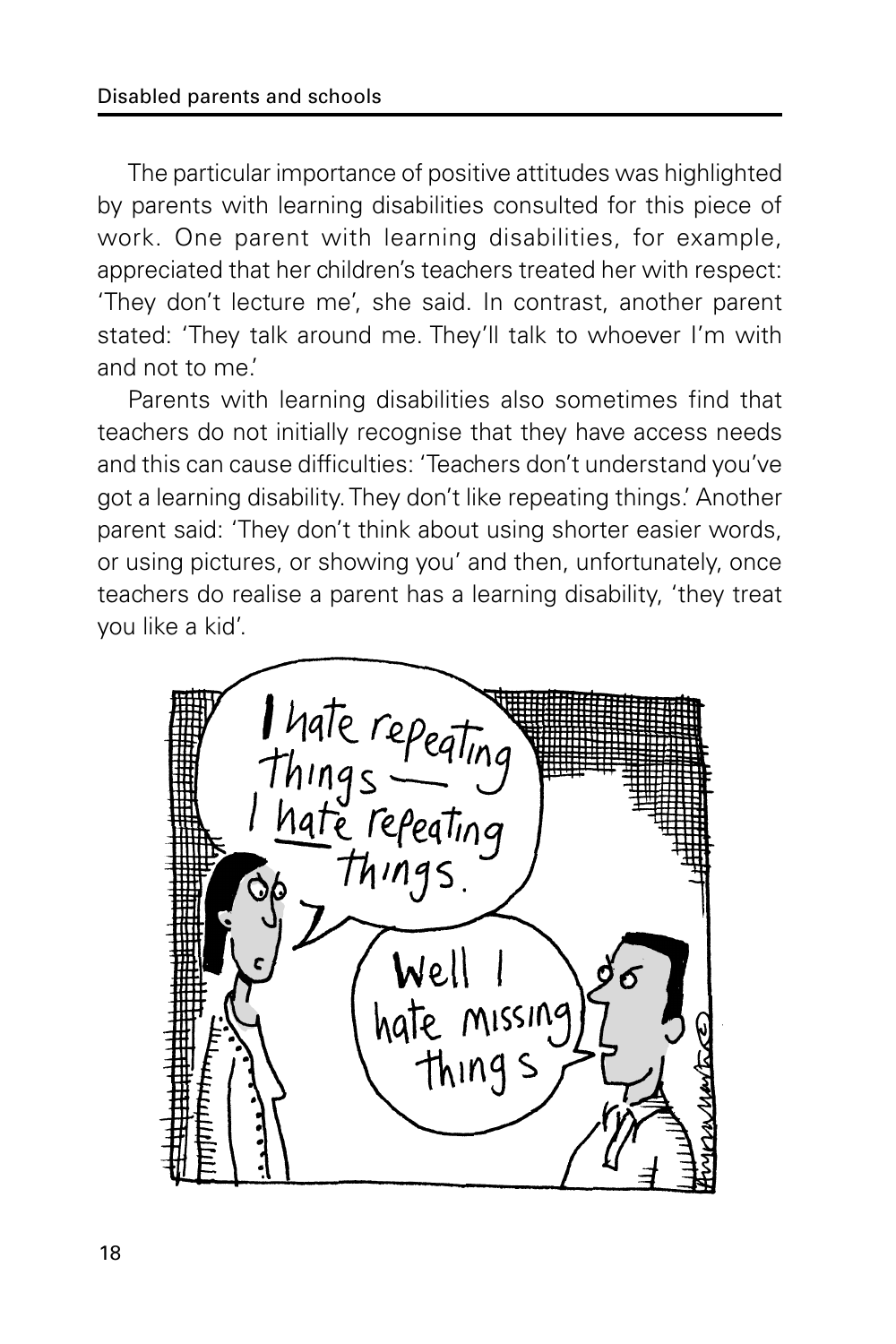Some parents find it extremely frustrating if teachers use words that they do not understand. When they express their frustration, this can create considerable difficulties in their relationship with teachers. As one parent with learning disabilities said: 'People don't see that I have problems. I get to the stage where I get irritated and swear a lot.' She felt that, if her access needs had been recognised in the first place, she wouldn't have got so angry.

When Deaf parents have themselves been to schools for Deaf children, they may have very little knowledge of mainstream schools or what to expect. This legacy of their own educational experiences can be misinterpreted by teachers as a lack of interest in a child's education. Differences between hearing and Deaf cultures can also result in teachers misinterpreting Deaf parents as being rude or abrupt. Using hands very quickly and facial expressions when signing is also sometimes misinterpreted as aggressive behaviour. Behaviour can also be misinterpreted when the parent concerned has autistic spectrum disorder.

If schools were more aware of the effects of impairment and illness, they would also recognise that disabled parents' access needs can change over time. Impairment may fluctuate over time or a condition may be progressive. One mother who has bi-polar disorder said:

When I was in a 'down' phase, it was very difficult to bring myself to go to a parents' evening. But that didn't mean I didn't want to know how my children were doing and I really appreciated it that the teachers used to ring and basically we had the same kind of discussion over the phone that we would have had if I'd managed to make it down there.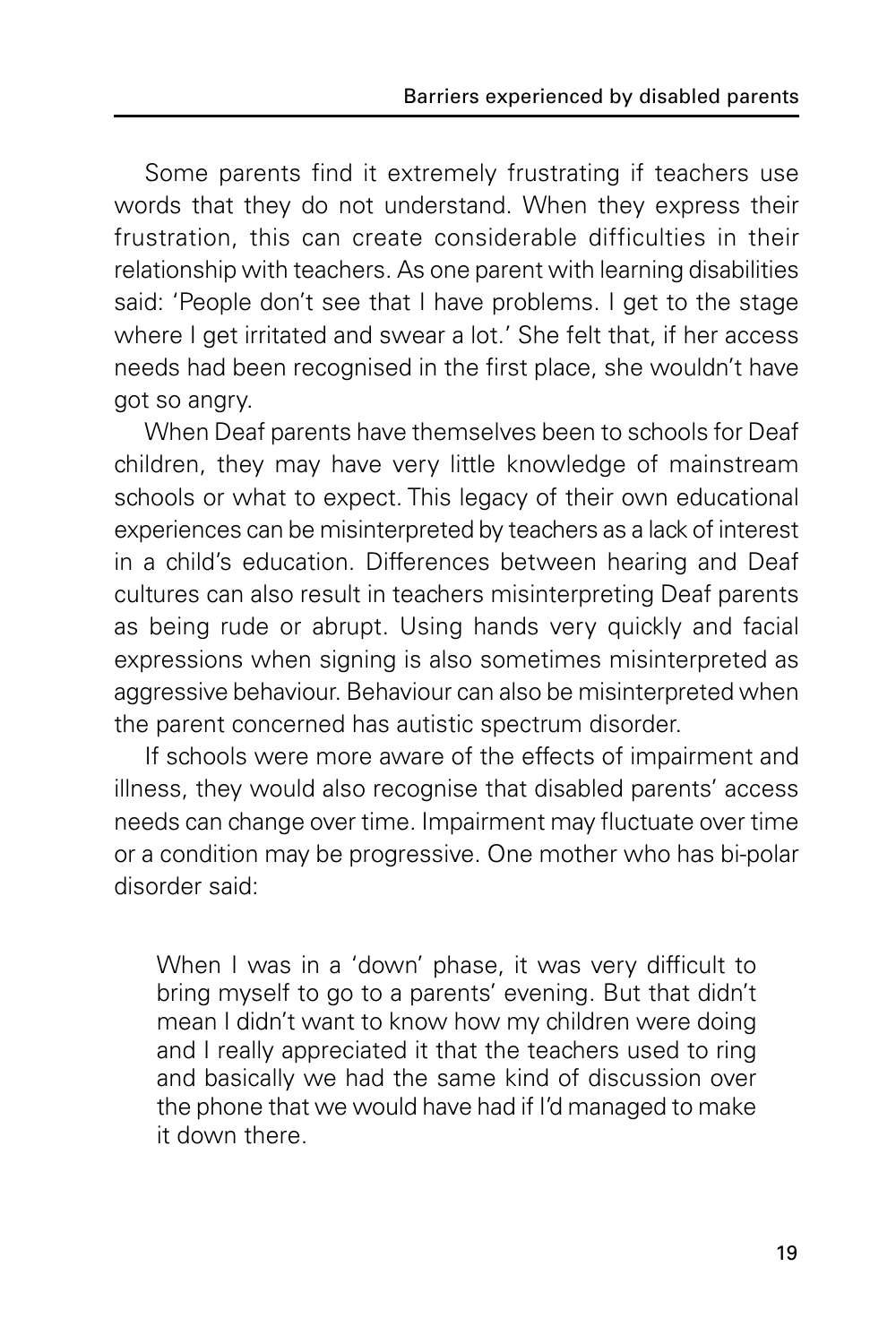#### **Communication between school and parents**

There is a large amount of written information that flows from school to parents: newsletters, children's reports, home/school books, information about homework, school trips, term dates, teacher training days. One parent who has a visual impairment said:

There's a stream of letters which come home. All in bog standard font size. It should be noted on a child's file if their parent needs information in a particular format.

Parents consulted through Equalities, a national organisation of black and minority ethnic disabled people, said that hand-written reports can be difficult to read for those with visual impairments and especially difficult when English is not the parent's first language.

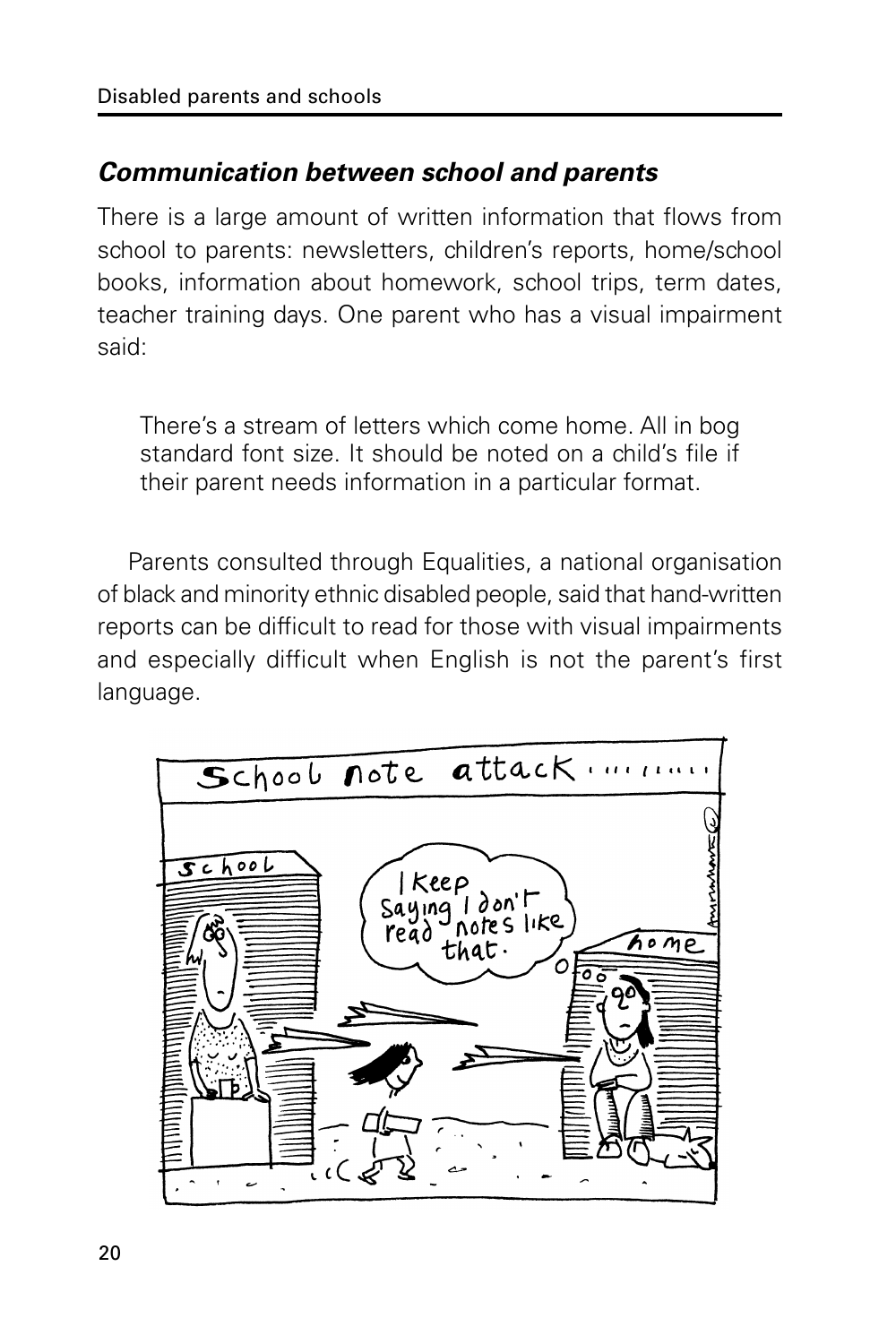Some teachers rely on children to tell their parents items of information that would normally be conveyed in written form or by direct communication between teacher and parent. This happens when, for example, the parent has a visual impairment and could not access a written letter about a school trip; or where a parent has a hearing impairment and uses a text phone rather than a voice phone. It is rarely appropriate to rely on children when, if the parent did not have access needs, the teacher or school would be communicating directly with parents.

There are examples of good practice in communication with disabled parents, which illustrate that it can be done. Some schools use fax, text messaging or email to communicate with Deaf or hearing impaired parents. Some use Text Direct or install a text phone and train school staff to use it. Email can also be an accessible form of communication with those parents with visual impairments who have the appropriate computer software. Some schools put information into large print or on audio tape. One parent praised her children's school:

Any ad hoc information is sent home in large print or emailed to me to ensure that I receive the information at the same time as any other parent.

It is important to remember that parents also have the right to see their children's education records but, if these are not in an accessible format, the school will need to take some action in order to fulfil this responsibility.

#### **Parents' evenings**

Parents' evenings are a source of some frustration and distress for many disabled people because of the access difficulties caused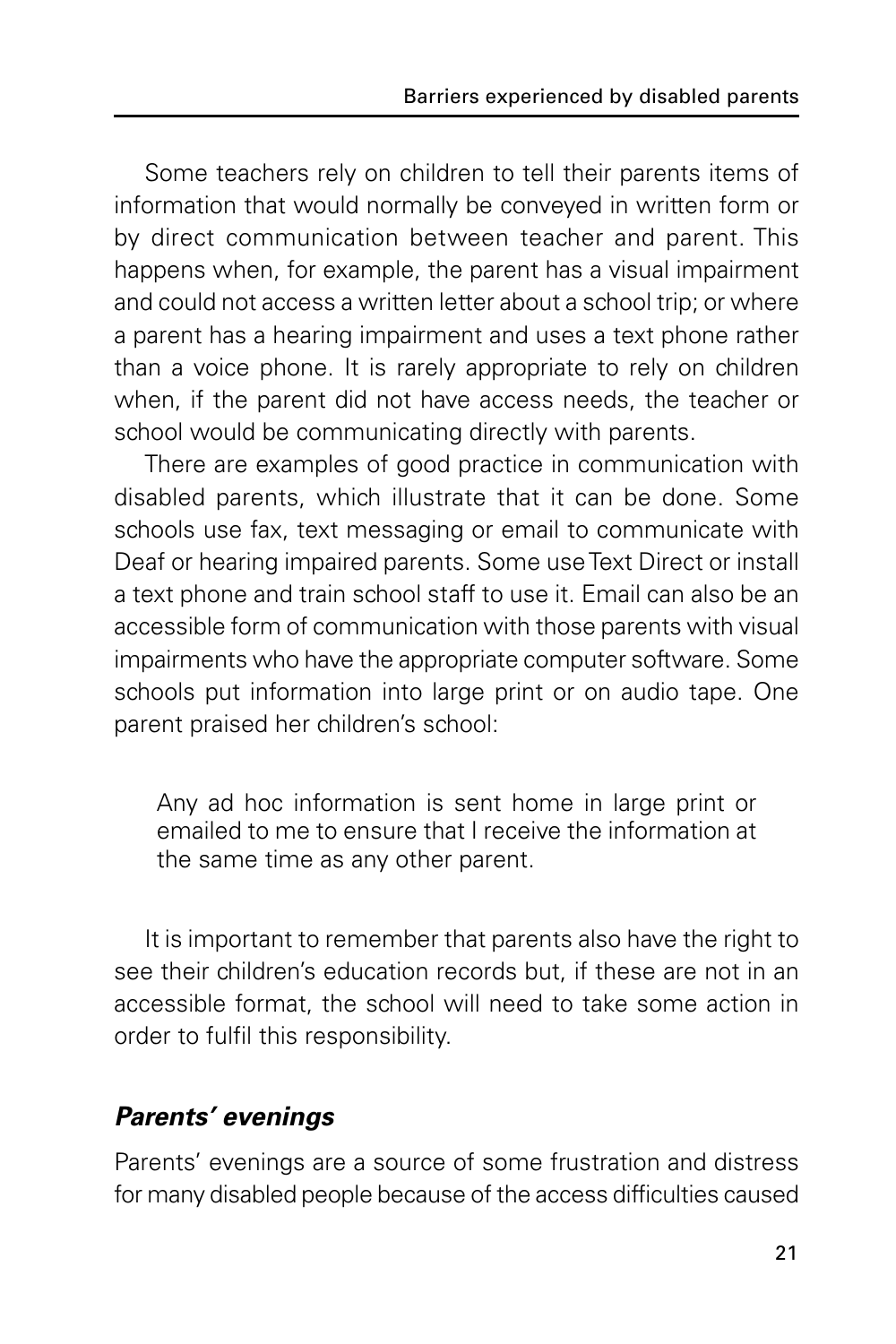by how they are generally organised. As one parent with restricted mobility recounted:

I could get into the school but at the parents' evening you have to be with the teacher in one department and five minutes later you have to be down the stairs and up another set of stairs to meet the teacher of another department. It wasn't practical that I could run around the school from one department to another.

Another said:

The worse situation was the parents' evening, which was held in *Imy child'sI* classroom and I had real difficulties getting to see her teacher. Only the reception area was accessible, which was very busy with parents arriving and leaving and offered no privacy and the teacher was very reluctant at first to make special arrangements to see me outside the classroom.

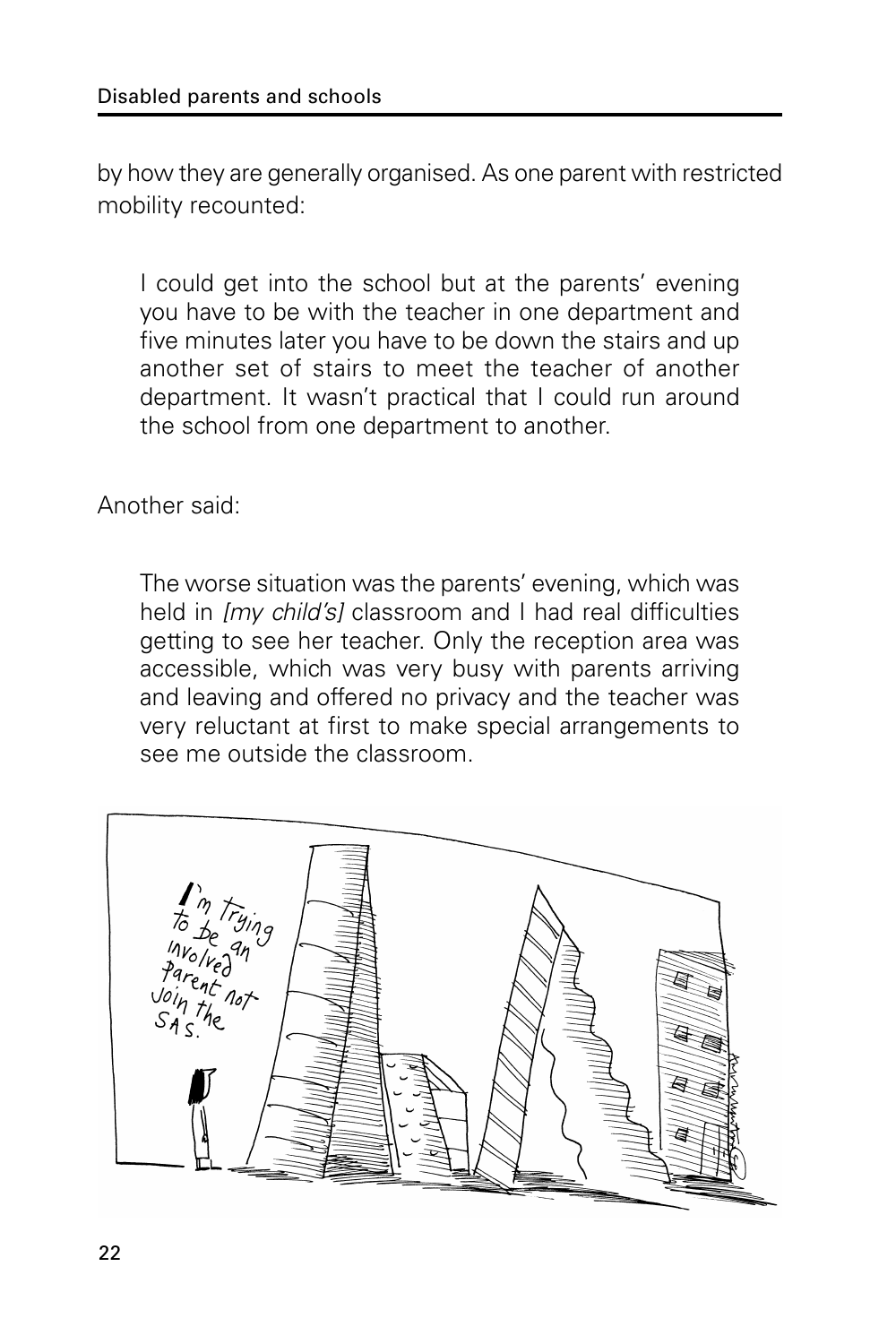The importance of attitudes was illustrated by one parent's positive experience. Although the school wasn't fully physically accessible, the teachers made it possible for her to be involved in parents' evenings: 'They would bring things to us rather than us having to trek around'. And another parent, whose impairment means that sometimes she can't leave the house, said: 'They would reschedule appointments if I couldn't go to parents' evening'.

A disabled parents' support group highlighted the need for Deaf and hearing impaired parents to have access to interpreters or loop systems. However, as one parent said, 'I have never found any school willing to supply an interpreter'. If a parent requires a Sign Language Interpreter, this can also be prohibitively expensive for a school. One school calculated that they would need to spend £1,500 a year on interpreting support for a parent who is Deaf/ Blind and yet this school does not have this amount of money to

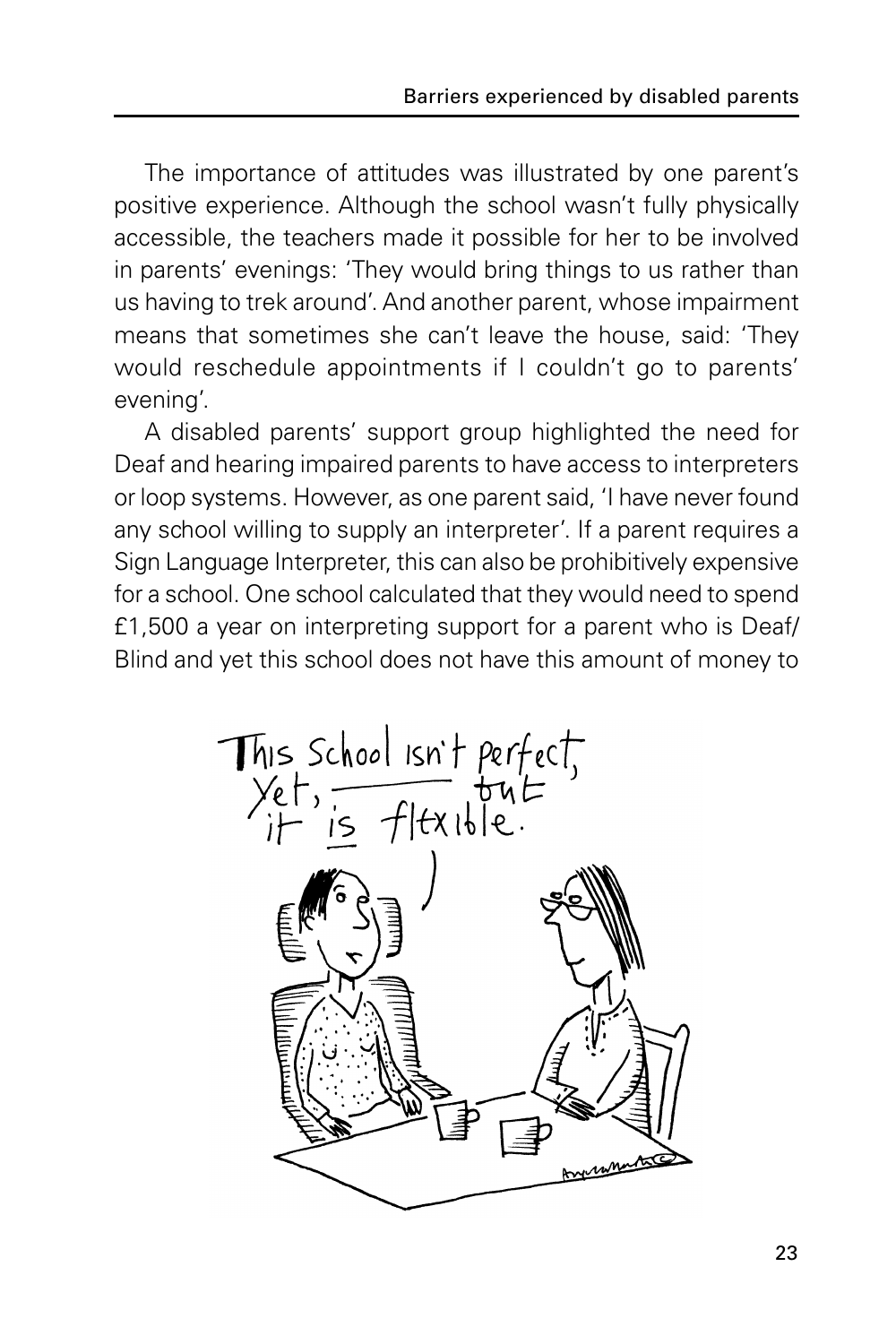spend even on books. This is an all too common situation, which arises because of a lack of financial planning – at central and local government level – for fulfilling schools' duties under the Disability Discrimination Act.

#### **Helping children get the most out of education**

Some parents have access needs in relation to supervising and helping with their children's homework. They need accessible information about what homework is expected from their children. As one parent with a visual impairment said: 'How does a parent know what the task is, especially for younger children who can't read?'. She has three children, two of whom are also visually impaired, and their homework and books are in large print so she can access them. However, she has had much more difficulty supporting her child who does not have a visual impairment because accessible formats have not been made available.

Other parents who were consulted stressed that schools should also be able to provide information about the availability of, for example, signed videos on the school topics, audio tapes of text books, resources written in plain English and so on. Parents (and teachers) often do not know that there are such accessible resources. Ideally, they should be made available on loan to parents.

Many parents find they have to act as an advocate for their child in the context of difficulties at school, whether these are academic or social issues (such as bullying). Disabled parents may have particular access needs if they are to advocate for their child and, if these access needs are not met, then they cannot fulfil this vital role. These access needs may take the form of, for example, having an anti-bullying policy available in Braille, on tape or in large print, in order that the parent knows what procedures the school should follow when a child is bullied. Or it may be that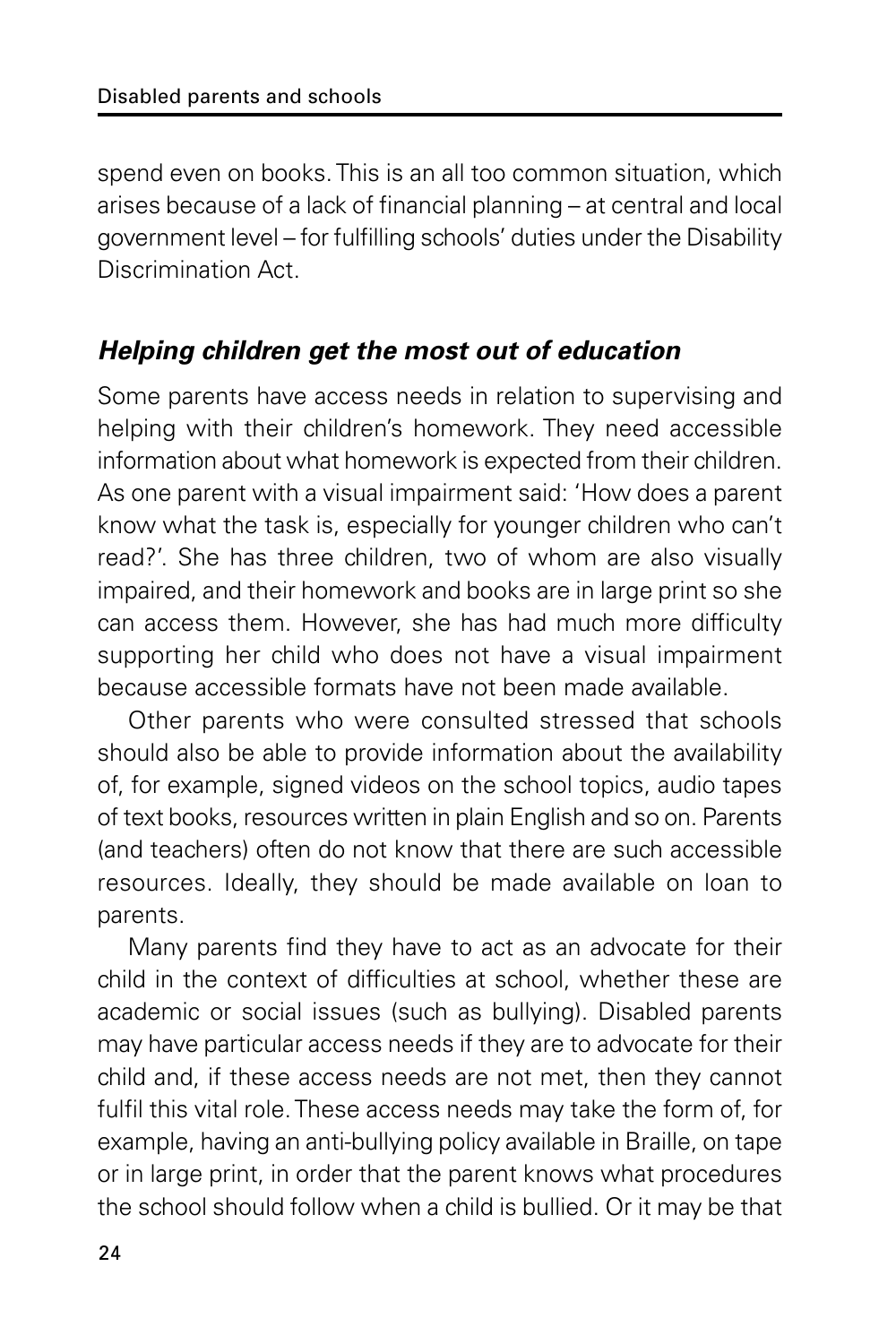a parent is concerned at their child's lack of progress in learning to read and, because they have a learning disability themselves, they need someone to act as an advocate in seeking an assessment, diagnosis and, if necessary, a Statement of special educational needs.

One social worker, consulted for this briefing, spoke of her difficulties in getting schools to recognise that Deaf parents need BSL interpreting support if they are to fully participate in meetings about their children. In one case, the school refused funding 'indicating that they had always ensured parental involvement by writing letters to the child's parent, which they said were always ignored'. The parent concerned had poor literacy as a result of her own experience of education when a child.

A number of parents consulted had children who have a Statement of special educational needs. These parents said they felt unable to participate properly in annual reviews of Statements if they were not given information in accessible formats. One parent with learning disabilities described how, if information were to be provided on an audio tape or a video, this would help her to be more involved in the meeting. Professionals involved in Annual Reviews often use jargon and acronyms, and this can exclude parents.

Parents with non-evident impairments sometimes experience a lack of understanding that they may have particular access needs.

One such parent, who has Asperger's Syndrome, said:

I have struggled with the underlying assumption from professionals, the LEA and (to a lesser extent) the school's SENCO *[Special Educational Needs Co-ordinator]* that I am not disabled myself in expecting me to deal with things relating to my son's special educational needs.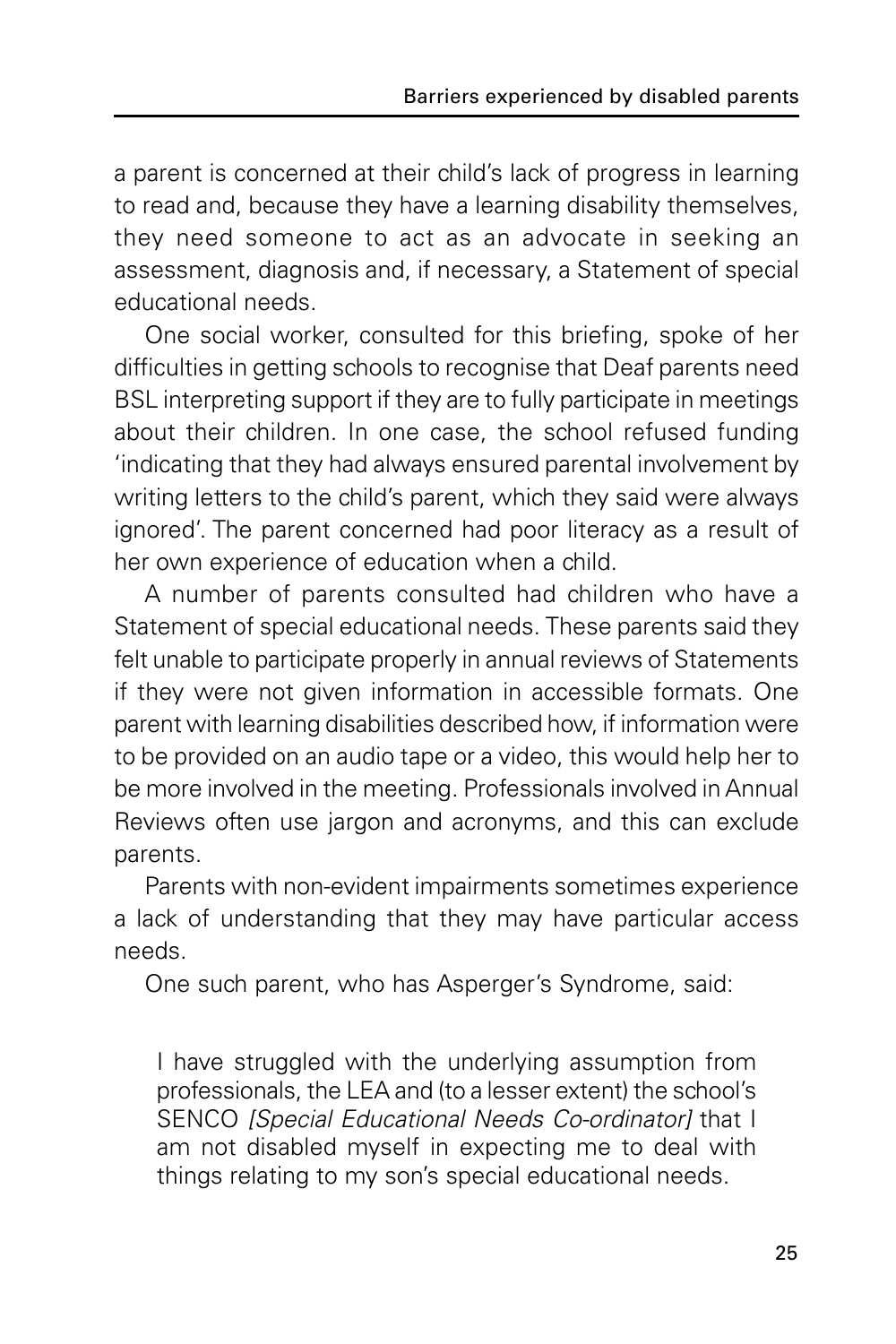#### **Questions for schools**

- Are you proactive in seeking to meet parents' access needs in order that they can be fully involved in their children's education?
- Do you ensure that teachers do not rely on children to interpret for their parents, or pass information on to their parents?
- Are teachers aware of the possible impact of impairment (such as autistic spectrum disorder or learning disabilities) or cultural heritage (such as Deaf culture) on social behaviour and interaction, and are they careful not to misinterpret behaviour?
- What thought has been given to making parents' evenings accessible to all parents? Have parents been asked if they have any access needs in order to attend and participate in parents' evenings?
- Do you ask parents if they need written information in an alternative format?
- Are home/school books, school reports, newsletters, letters to parents, information about school trips and events all made available in accessible formats?
- If a parent asks to see their child's education record, can this be made available in an accessible format?
- Do you talk to parents about what they need in order to supervise and help with children's homework?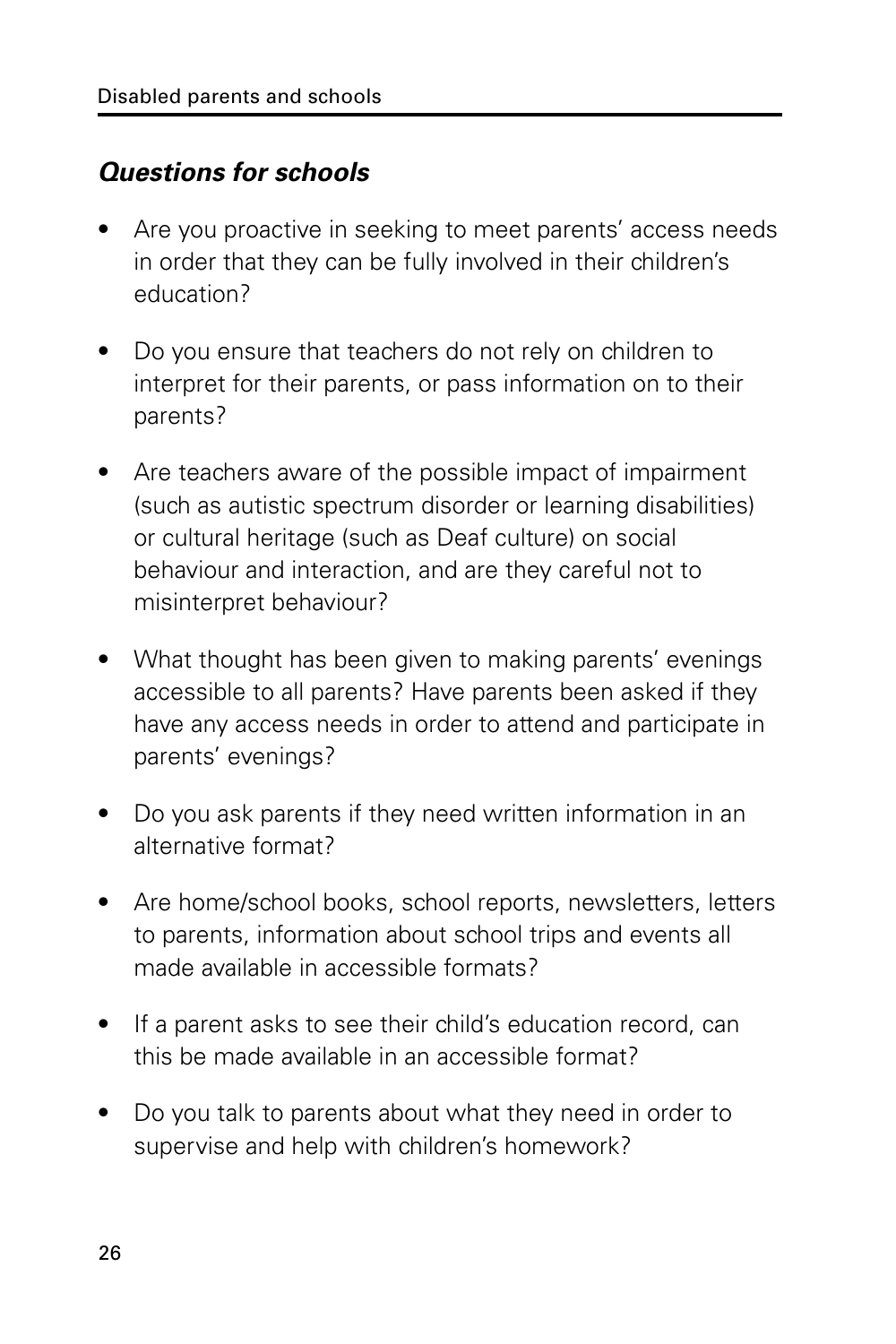- Do you provide information for parents about education resources in accessible formats?
- Do you ensure that staff are aware that a parent may have an impairment that affects their access to the school and involvement in their child's education, yet the impairment may not be visible?

#### **Questions for local education authorities**

- Is financial provision made for putting written communications between schools and parents into accessible formats?
- Is financial provision made for the costs of interpreters?
- Do you make education resources in accessible formats available to parents on loan?

## **Parents' involvement in the life of the school**

Schools expect parents to come to school events such as jumble sales, Christmas concerts, school plays, Parents' and Teachers' Association (PTA) and governors' meetings. Some parents are unable to do this, however, because of unequal access and negative attitudes.

Sometimes disabled parents are put off from attending events because of unhelpful attitudes. As one parent said: 'Staff should have some disability equality training – they shouldn't be saying things like "The wheelchair goes over there"'. On the other hand, positive attitudes can increase a parent's willingness to be involved in the life of the school: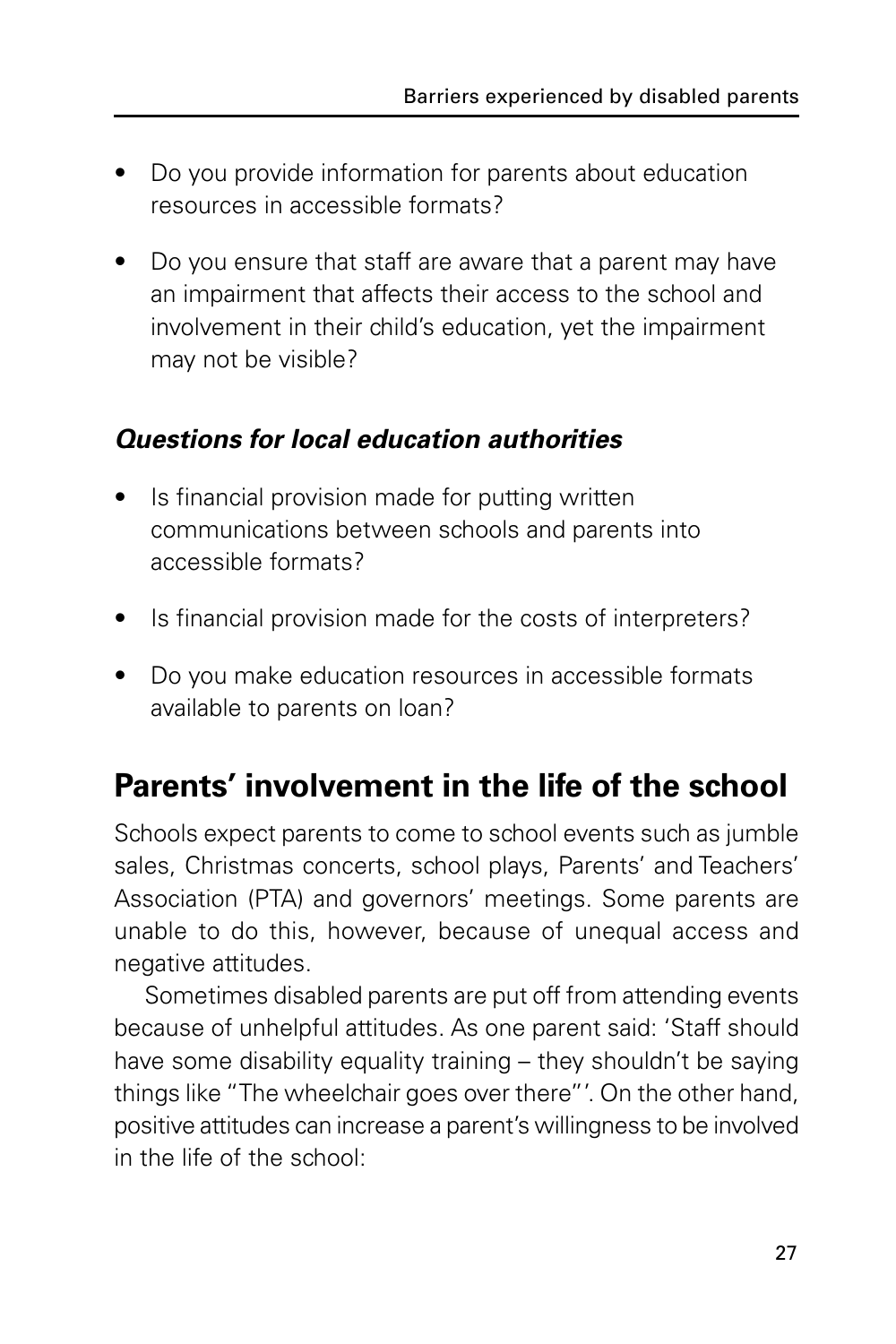The school's positive response to my requests and to me as a lone parent has made a big difference to my willingness to become involved in PTA and school activities.

Another parent wrote of her experience as a teacher helper, two mornings a week, for the last three years. This had been instigated by the headteacher and the school built a ramp so she could get into the building.

Parents find it particularly difficult when schools are not proactive about access issues. As one parent said: 'It's always me who comes up with the solution and they never even raise access issues with me', while another wrote:

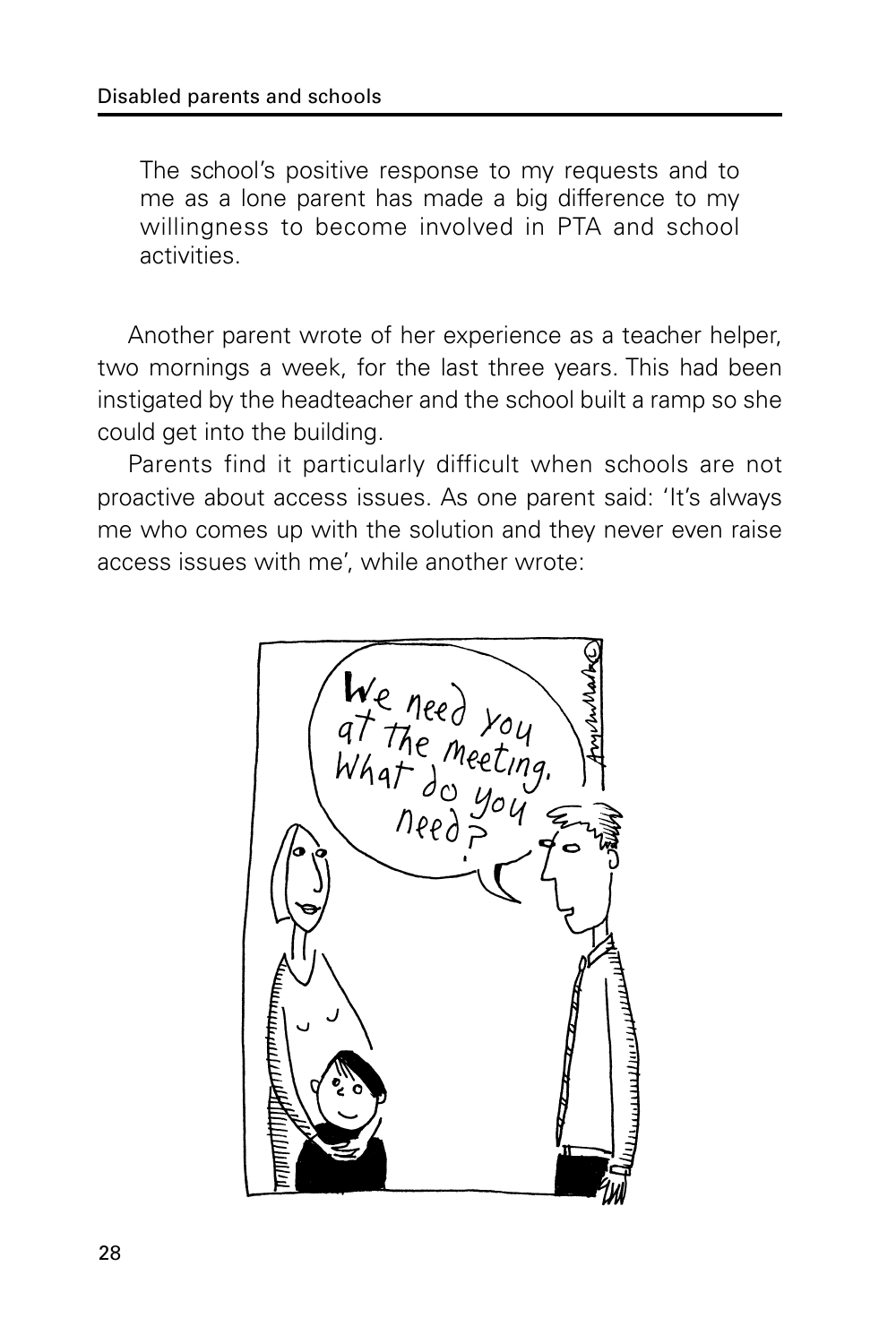My secondary school for the last three years have held their AGM in an inaccessible hall till I phone them up and then they grudgingly move it. It would be nice if they held it in the accessible place anyway and positively invited disabled parents to come.

Some parents with physical impairments find it impossible to attend events if they are expected to sit on chairs suitable for small children and there are no others available. This can mean that they are excluded from plays, concerts, governors' and PTA meetings. Wheelchair-accessible toilets also make a difference between inclusion and exclusion, and it is particularly galling when there is a wheelchair-accessible toilet but, as one parent found, 'it's used as a mop store and I can never get into it unless I get someone to clear things out'.

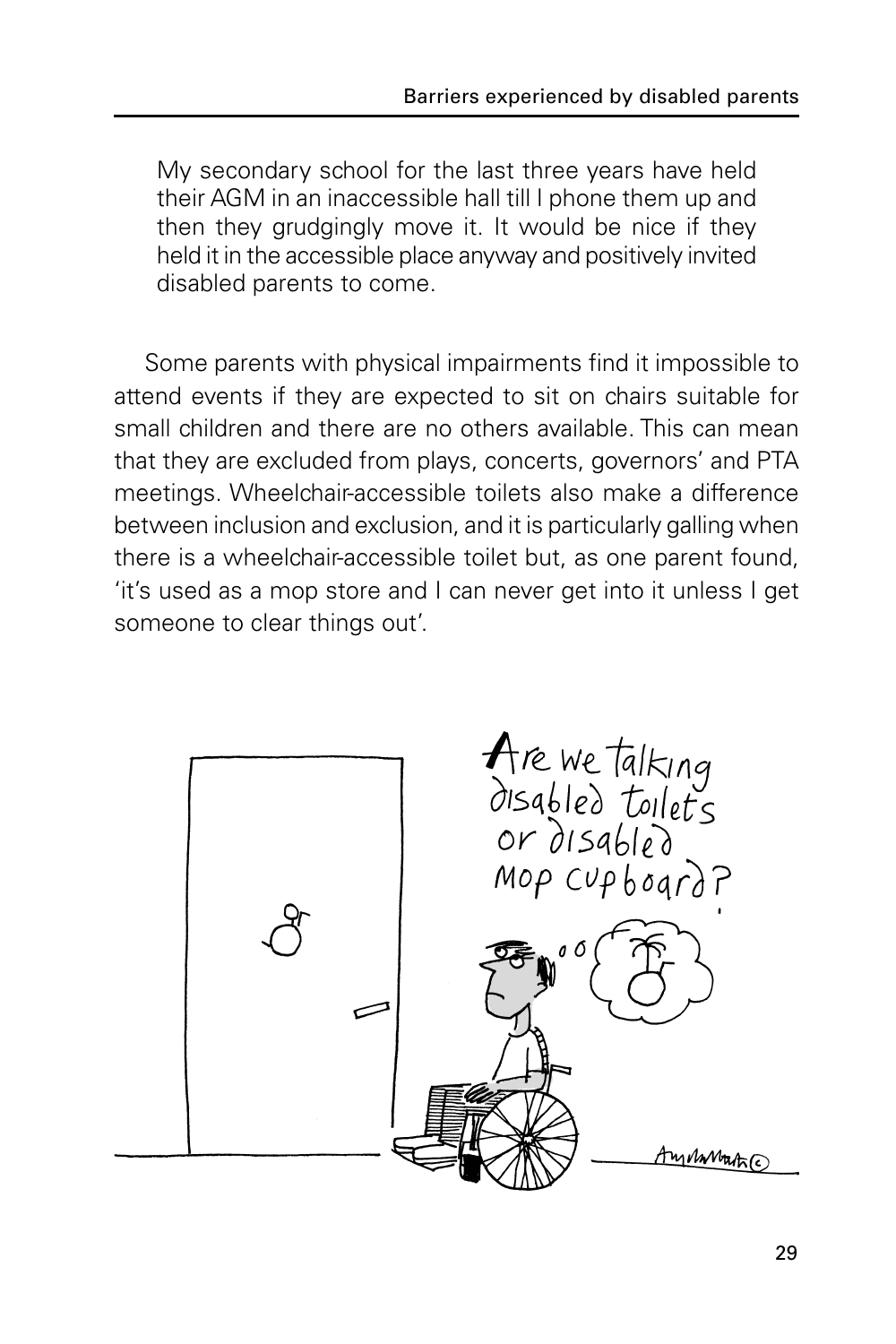Many disabled parents may want to exercise their right to stand as a school governor but may well be inhibited from doing so if written material concerning the activities and elections of governing bodies is not available in accessible formats. One parent with visual impairments reported that her school would not produce written material in a format accessible to her until she herself became a parent governor.

Another parent consulted has also been elected governor at his children's school. He is blind and is able to participate in school life in this way only because he uses the transcription service that he works for to make printed material accessible. He is aware of 14 other visually impaired governors in his county, yet neither the local education authority nor any individual schools have budgets for making printed information accessible for parents.

#### **Questions for schools**

• Do you find out what access needs parents have in order to attend school events?

#### **Questions for governing bodies of schools**

- How are elections for the governing body made fully accessible to all parents?
- Do you produce reports and other documents in accessible formats?
- Are meetings held in accessible venues?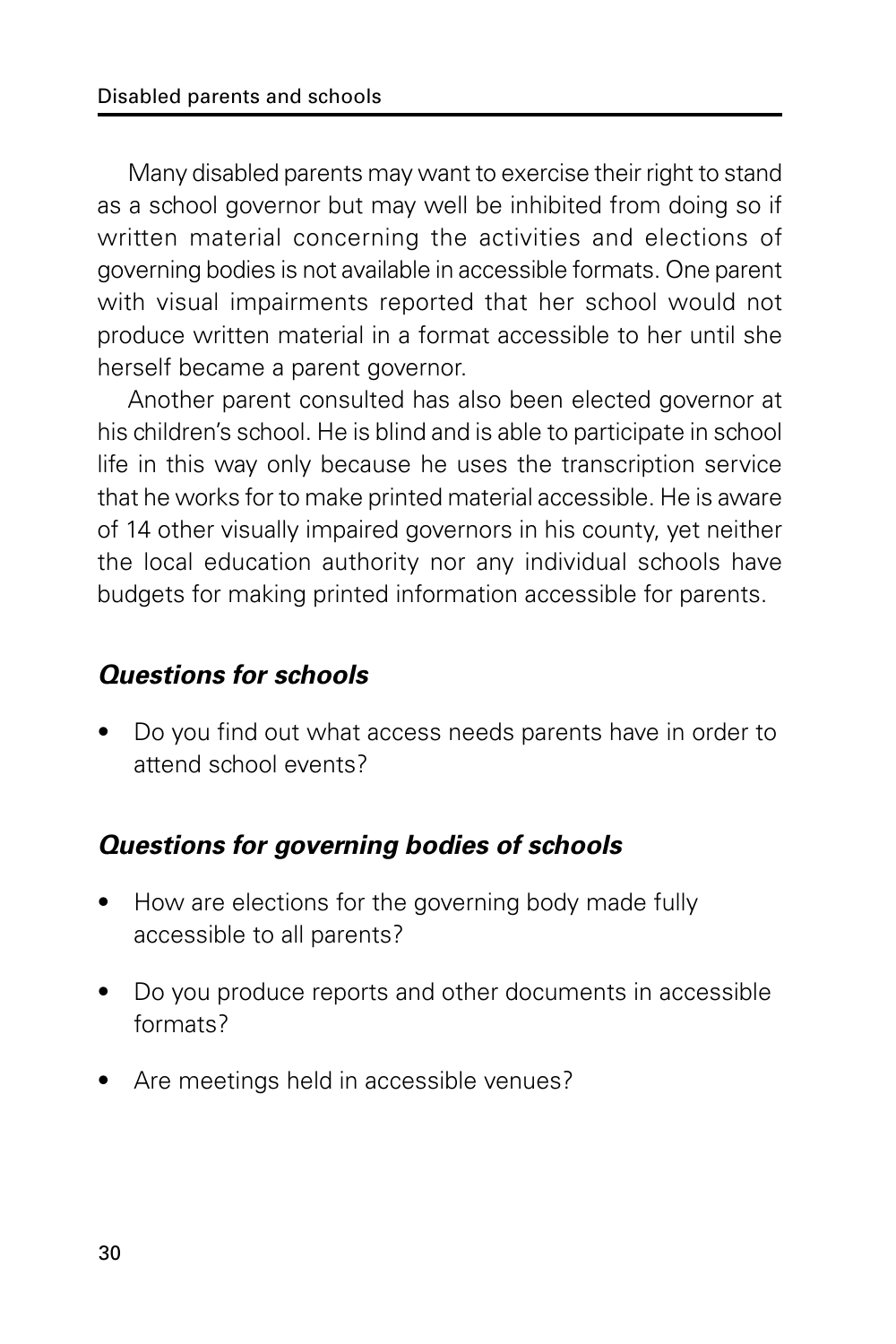#### **Questions for local education authorities**

- Is funding and practical advice and assistance available to make school events accessible to all parents?
- Is funding and practical advice and assistance available to make the activities of governing bodies accessible to all parents?

## **School values and ethos**

Disabled parents' groups have pointed out that schools have a big impact on how children, teachers and other parents perceive disabled people in general and disabled parents in particular. If the school's values and culture promote the idea of disabled people as objects of pity and curiosity, this will be reflected in attitudes towards disabled parents and their children. If difference is viewed negatively then, as an Australian piece of research found, parents are likely to receive 'comments from others that [reflect] attitudes and behaviour that [are] intolerant, discrminatory and unjust' (Robinson et al., 2000, p. 18).

One mother described how a school culture that tolerated playground insults resulted in her daughter enduring taunts of 'Your mum's a fucking cripple'. Negative attitudes were also found among teachers at this school:

General teacher attitudes have proved quite negative – for example, *[my daughter's]* science class was recently doing bodies, illness and health and I was very proud to hear that she announced 'my mum is disabled but healthy', only to have this challenged by her teacher – apparently disabled people cannot be healthy! – and [the teacher] then stopped any class discussion around this.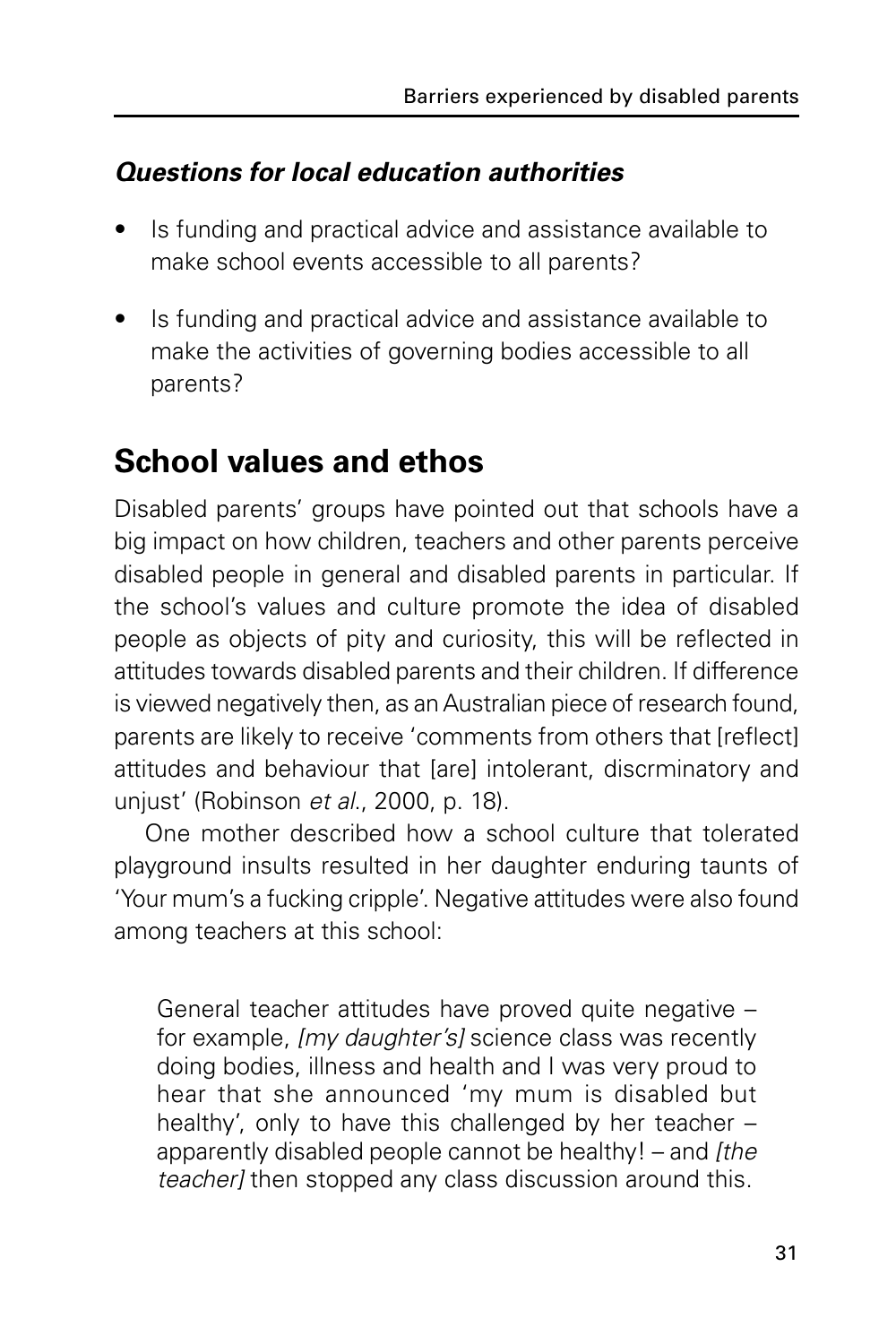One parent reported that: 'My oldest, aged 10, was told about these poor people who need everyone's help. The teacher brought my name up as an example. My daughter was very upset' (PANDA, 1995, p. 14). A parent consulted for this piece of work expressed her concern that identifying the children of disabled parents as 'young carers' can lead to teachers having low expectations of them.

Black and minority ethnic parents consulted for this project reported racist attitudes as well as disablist attitudes and behaviour from schools. This echoes findings from a previous study of black families in Manchester (Jones et al., 2002), which reported that many parents experienced disablist attitudes that made them feel

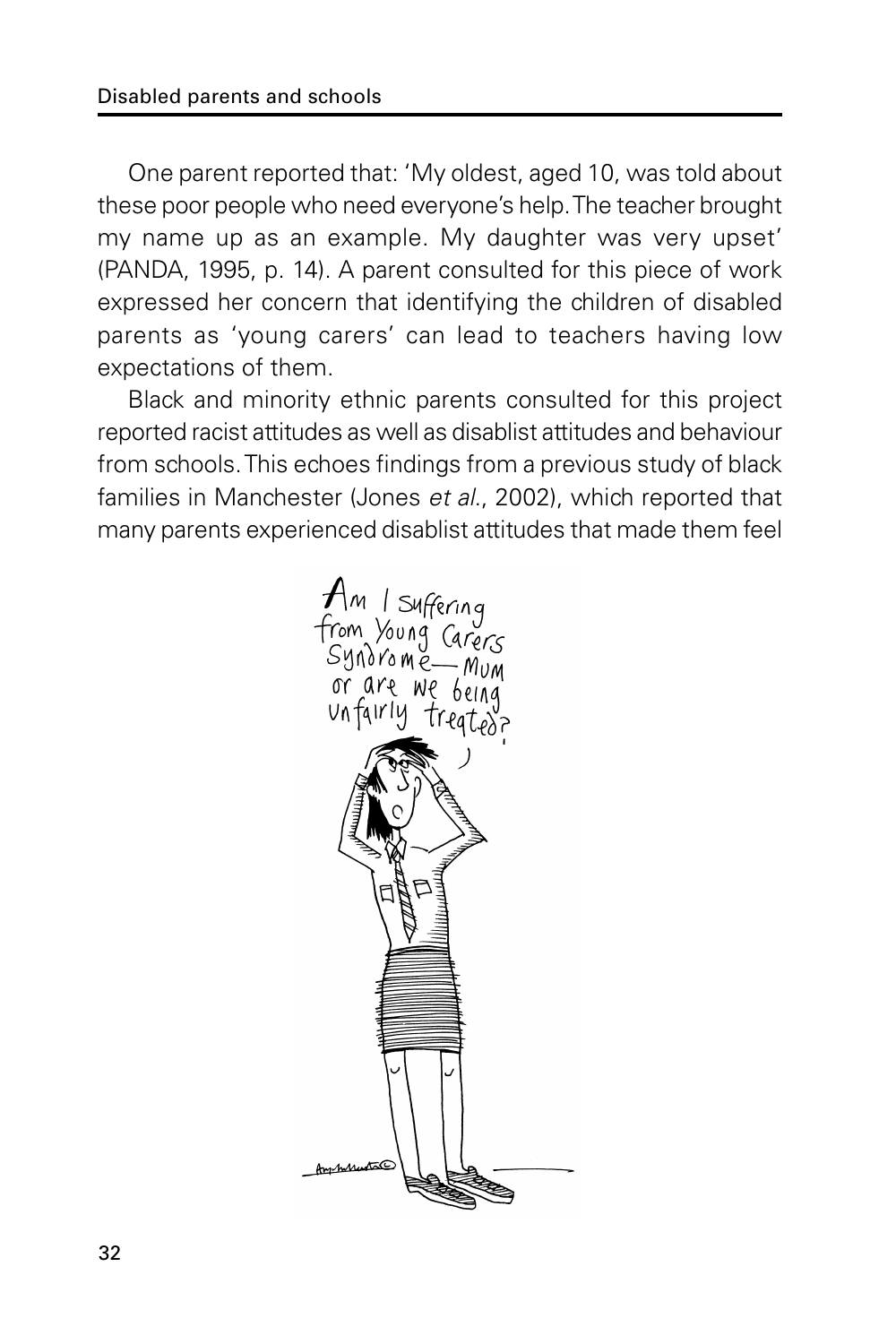excluded, and actively excluded them, from their children's education. This prevented their involvement in addressing any difficulties their child might experience at school. These parents found that teachers made negative assumptions about the level of interest they had in their children's progress because they were not always able to attend parents' evenings.

However, some parents have had very positive experiences of the general ethos of their children's schools and the resulting positive attitudes towards them. One parent, who has mental health difficulties and experienced admissions to hospital throughout his two children's schooling, wrote of how:

I was always treated with respect as an ordinary parent by the schools. I had quite a lot of contact with staff at fundraising events, open evenings, etc. As far as I could detect I was treated with the same respect and courtesy as other parents and my problems were not discussed. I know some children have a 'caring' role thrust upon them but I don't think that was the case with mine, although of course they played an important part in my life in terms of 'meaningful occupation' and at my low points as a reason for living. I was always afraid when they were children that my problems would mean that they would suffer some stigma from their peers (children can be cruel) – as far as I am aware this does not appear to have been the case.

Some schools welcome disabled parents' involvement as a way of promoting an awareness of diversity. One parent recounted:

I used to help out in a classroom occasionally and this was seen as positive experience for the children who had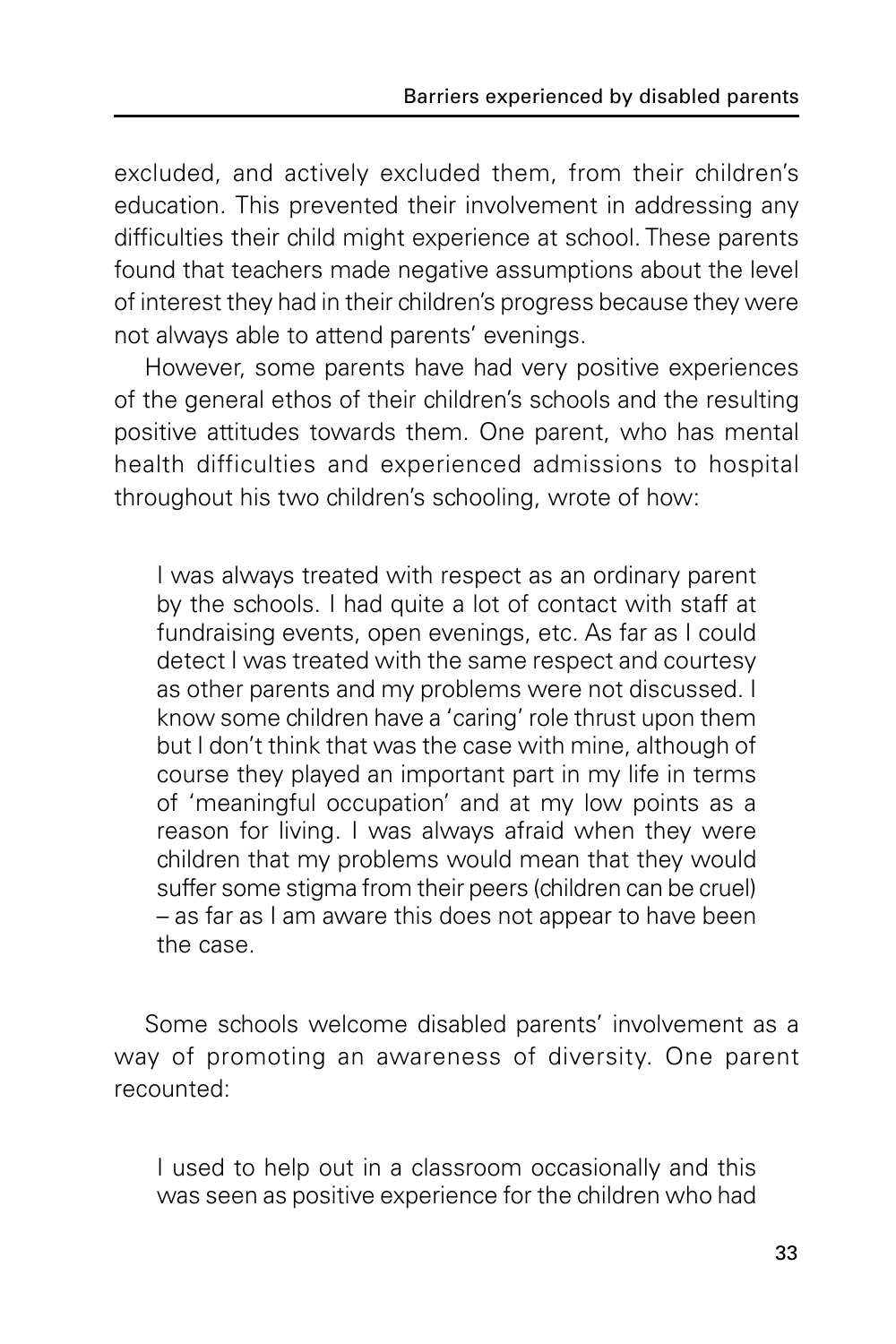never met a wheelchair user before. The school also invited other disabled speakers to talk with the children from time to time.

Another parent suggested to her daughter's primary school teacher that she should come and talk to the class about her impairment, 'because I didn't want the children asking my daughter why I've got little arms'. The head then suggested that she should talk to the whole school:

She linked it to what they were doing on 'All about me'. This also addressed the teachers' curiosity … Before I did it children were staring and pointing at me. Afterwards they said 'Hello Mrs Baker'.

Another mother said that she felt that her daughter's school's policy of 'equal rights, equal opportunities' influenced how she was treated as a disabled person: 'There was a good attitude throughout the school – not just the teachers but also the office staff, the midday staff, everyone'. If schools recognise the existence of disabled parents and involve them in the life of the school, this could help schools in their goal of encouraging children to value diversity.

#### **Questions for schools**

- Does your anti-bullying policy cover bullying on the grounds of impairment, illness and appearance?
- What action have you taken to teach children that words like 'spastic' and 'cripple' are unacceptable?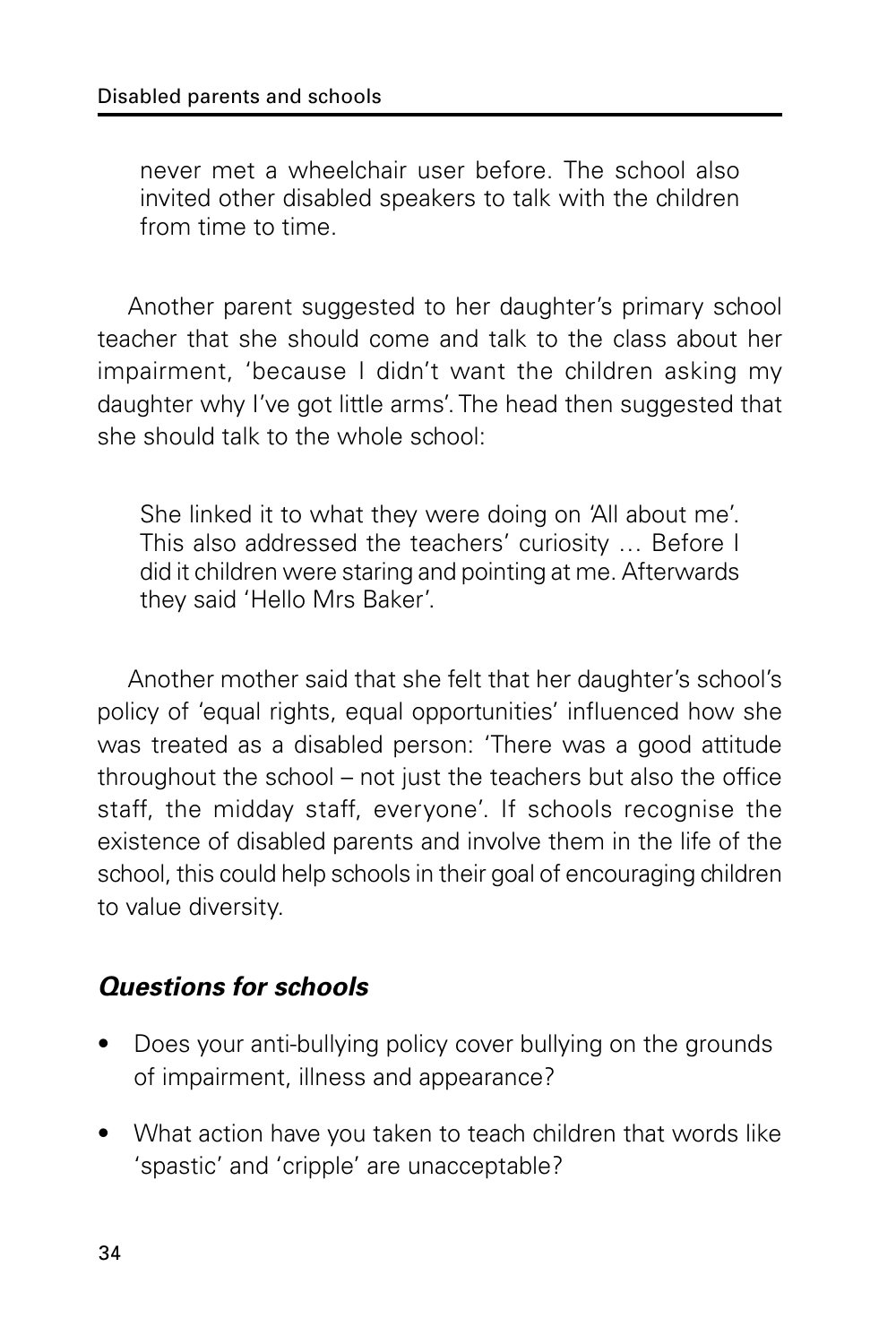- Do children in your school taunt each other about their parents' characteristics and situations?
- Do you invite organisations such as Disability Equality in Education<sup>2</sup> to run whole-class/school activities promoting positive attitudes towards diversity?
- Have you examined any charitable activity that you engage in to ensure that it does not convey negative images of disabled children or adults?
- How do you promote children's knowledge of illness and impairment as part of life?
- When you encourage children to value diversity, does this include people with learning disabilities, with physical and/ or sensory impairments, and with mental health support needs?

#### **Questions for school governing bodies**

- Does your anti-bullying policy cover bullying on the grounds of impairment, illness and appearance?
- What steps are you taking to monitor the effectiveness of this policy?
- How do you promote a school ethos that values diversity, including disabled children and adults?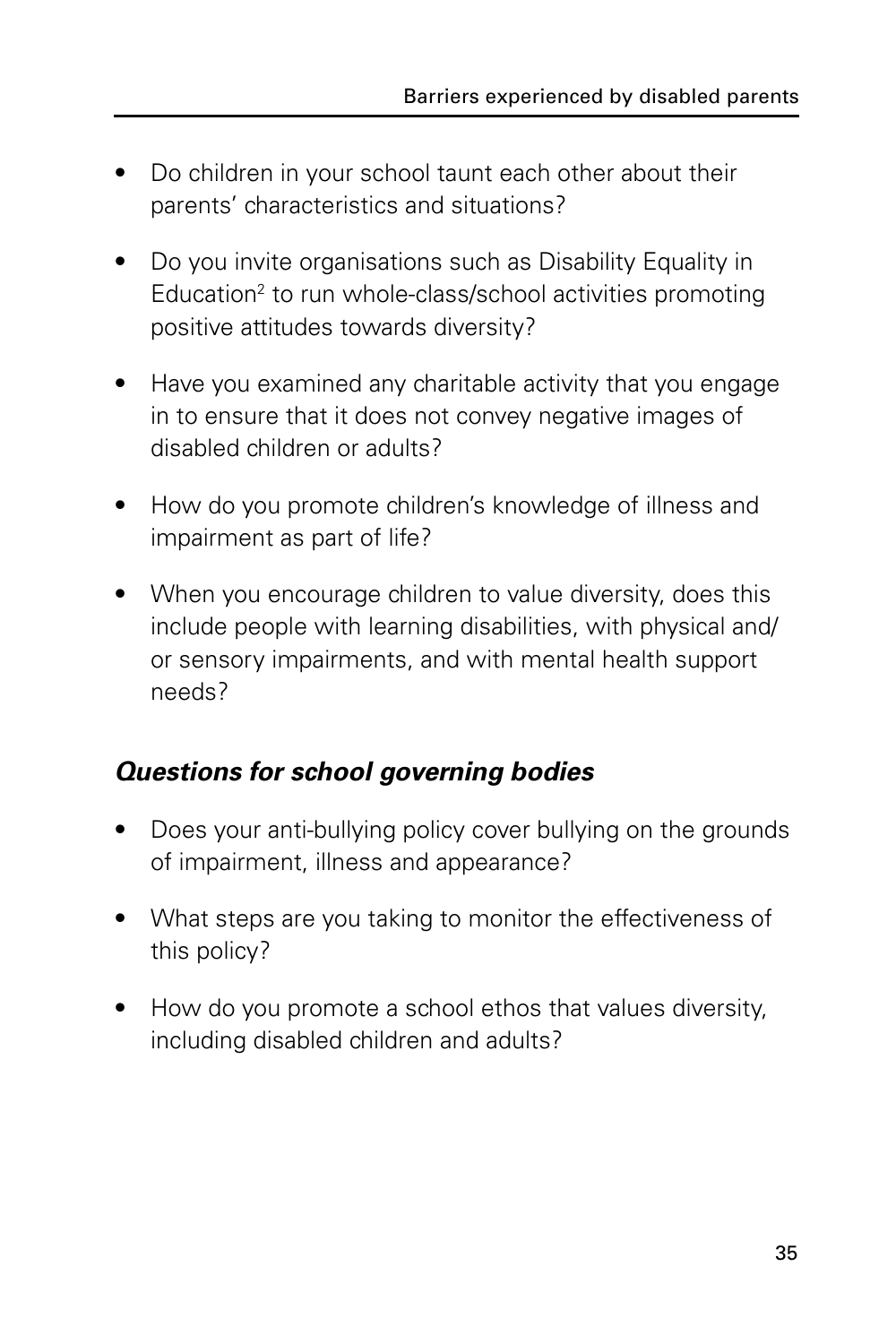# **3 CONCLUSION**

The subject of this briefing is not a new issue for disabled parents. The unnecessary barriers to involvement in their children's education have been consistently highlighted by parents over the last ten years or so (see, for example, PANDA, 1995; Wates, 1997) and this briefing has drawn on these publications as well as more recent experiences. While the issue is all too apparent to disabled parents, they themselves seem to be invisible to schools, governing bodies and local education authorities, and indeed to the Government. Their access needs do not figure in the planning of school buildings, the writing of policies and procedures, the holding of meetings, the involvement of parents in the life of the school or communication between school and parents. Consequently, individual disabled parents are all too often faced with a literal or metaphorical closed door in their relationship with their child's school. When they seek to do what any parent wants to do – talk to a teacher, go to a parents' evening – they have to argue for what is often seen as a 'special arrangement'. This can, at best, feel like an inconvenience and, at worst, places a burden on the school's scarce resources because disabled parents' access needs have not been sufficiently recognised by central government or local education authorities.

This exclusion of disabled parents is in stark contrast to the philosophy of inclusion so admirably promoted by Government and local education authorities in relation to children, and the recognition of disabled children's access needs by both legislation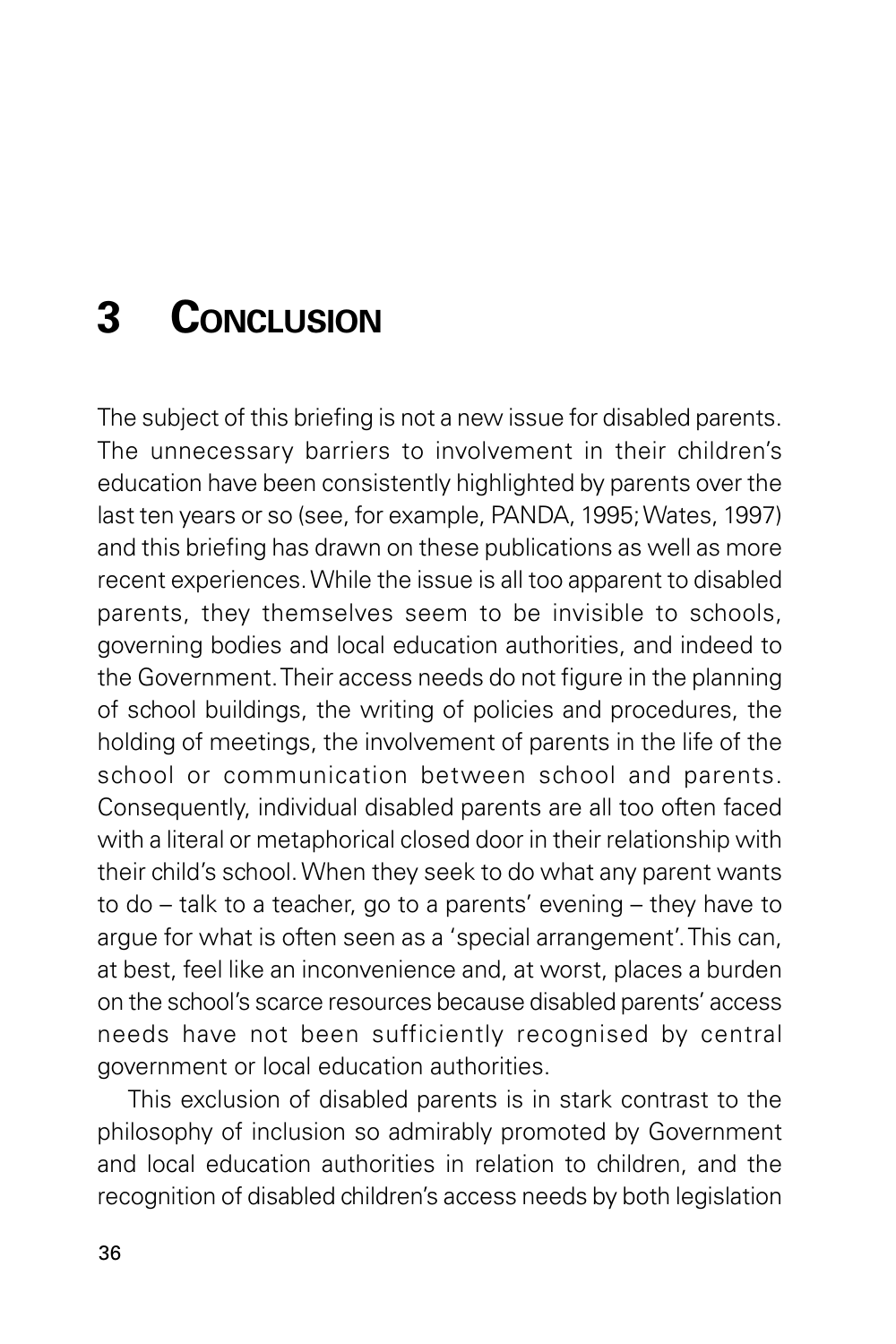(the Special Educational Needs and Disability Act 2000) and targeted resources (the Schools Access Initiative, etc.). The failure to recognise that some parents will come within the Disability Discrimination Act's definition of 'disabled' is a legacy of past prejudices. There was a time when it was assumed that disabled people could not be parents. That time should be long gone. There are in fact 2.1 million disabled people in the United Kingdom who have dependent children below the age of 16 (Stickland, 2003). If they are to be accorded the same rights, and are expected to accept the same responsibility, to be involved in their children's education, then schools, their governing bodies, local education authorities and the Department for Education and Skills need to urgently address the barriers outlined in this paper.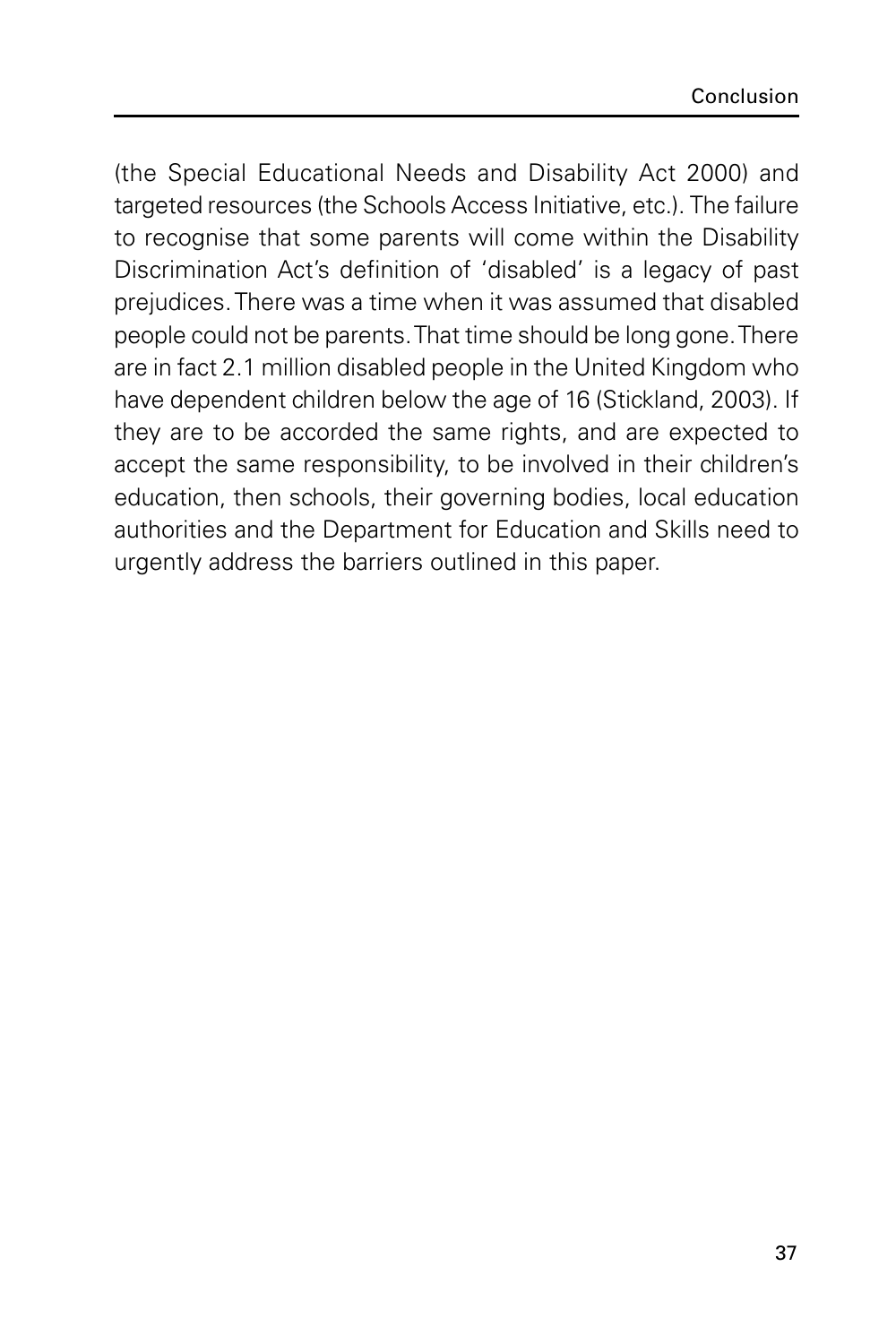# **NOTES**

## **Chapter 2**

- 1 This was the response given to a social worker in 2001 who asked about the availability of information accessible to Deaf parents. As at January 2004, the DfES still does not produce information in a BSL video format.
- 2 Disability Equality in Education (DEE) provides training for teachers and others to challenge attitudes and change practice so disabled pupils and students can be included in schools and colleges. Tel: 0207 359 2835 Website: http://www.info@diseed.org.uk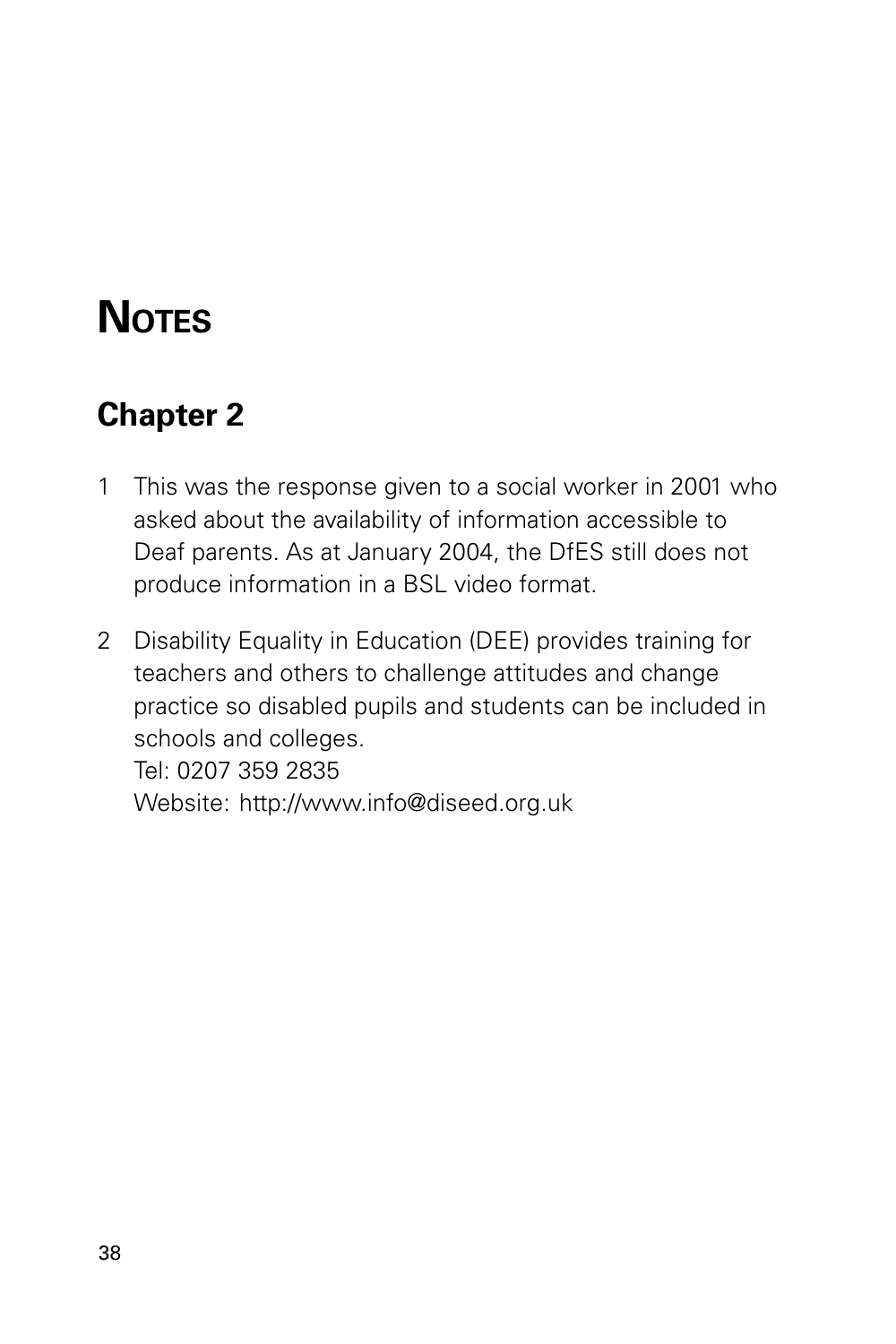## **REFERENCES**

Bullivant, J. (2001) 'Access to schools: lessons to be learnt', Disability, Pregnancy and Parenthood International, No. 36, October

Department for Education and Skills (1999) What the Disability Discrimination Act (1995) Means for Schools and Local Education Authorities. Circular 20/99. London: Department for Education and Skills

Department for Education and Skills (2000) Schools, Parents and Parental Responsibility. London: Department for Education and Skills

- Department for Education and Skills (2003) Finding the Right School. www.parentcentre.gov.uk
- Disability, Pregnancy and Parenthood International (2000) Information for Schools Working with Deaf Parents. London: National Centre for Disabled Parents
- Disability, Pregnancy and Parenthood International (2002/03) No. 41, winter
- Jones, A., Jeyasingham, D. and Rajasooriya, S. (2002) Invisible Families: The Strengths and Needs of Black Families in which Young People have Caring Responsibilities. Bristol: Policy Press for the Joseph Rowntree Foundation
- Morris, J. (2003) The Right Support: Report of the Task Force on Supporting Disabled Adults in their Parenting Role. York: Joseph Rowntree Foundation
- PANDA (1995) Families First: A Study of Disabled Parents of School-aged Children and their Families. Norwich: Association of Disabled Parents in the Norfolk Area (PANDA)
- Robinson, S. Hickson, F. and Strike, R. (2000) More than Getting through the Gate: The Involvement of Parents who have a Disability in their Children's School Education in New South Wales. Sydney: Disability Council of New South Wales
- Stickland, H. (2003) 'Disabled parents and employment: background paper for Her Majesty's Treasury/Department of Work and Pensions seminar, 24 November 2003', unpublished
- Wates, M. (1997) Disabled Parents: Dispelling the Myths. London: National Childbirth Trust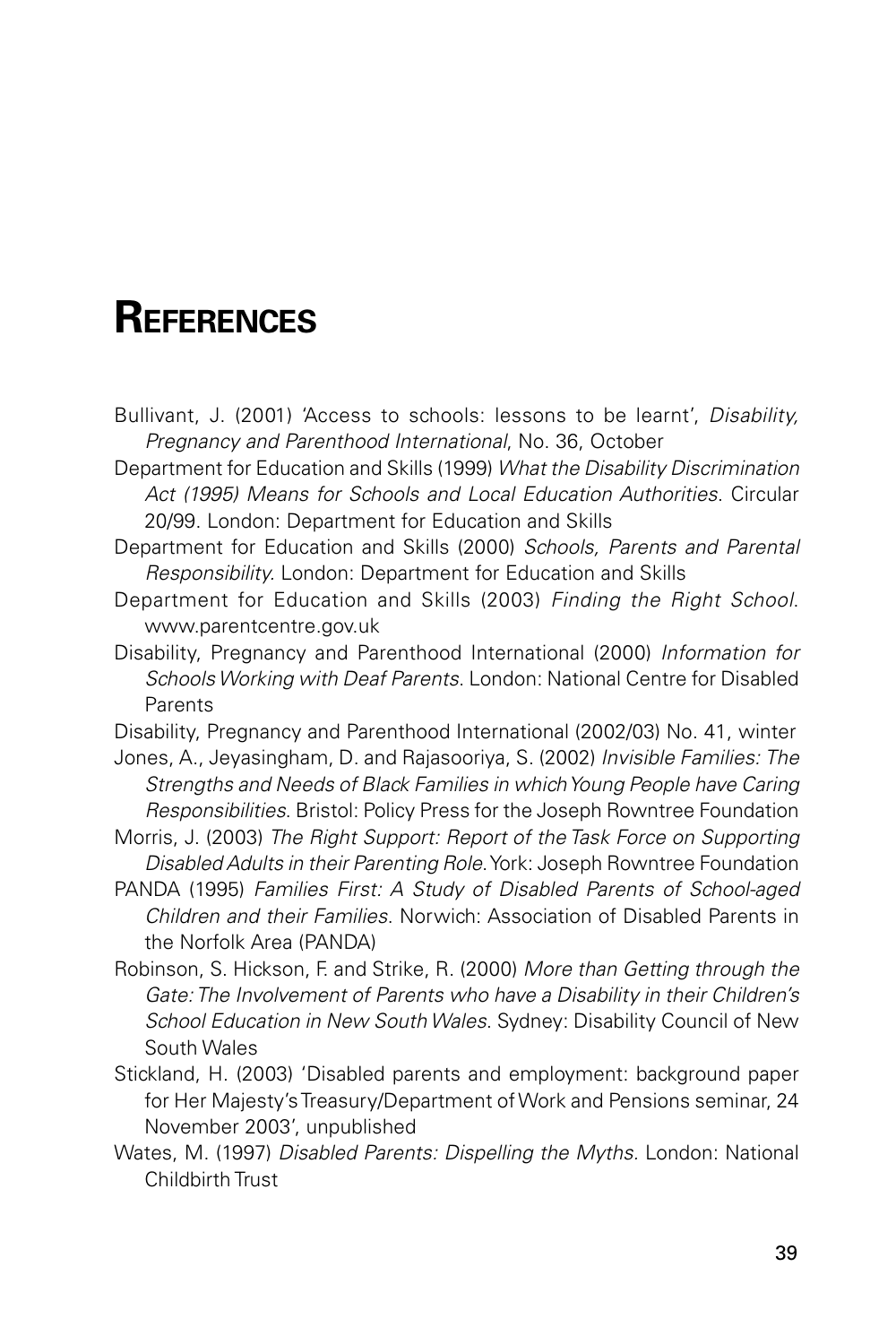Wates, M. (2003) It Shouldn't be down to Luck: Results of a DPN Consultation with Disabled Parents on Access to Information and Services to Support Parenting. London: Disabled Parents Network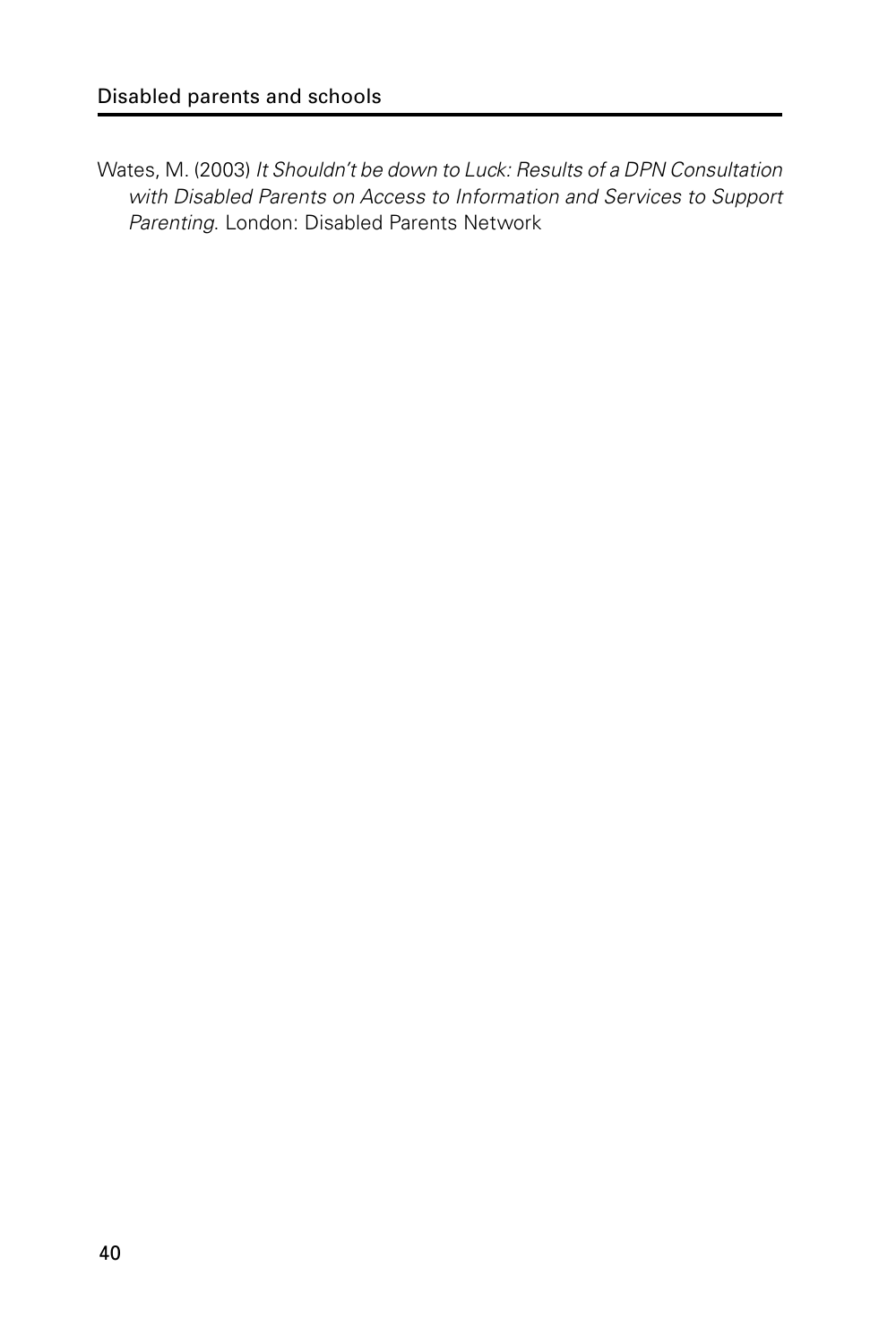## **APPENDIX: SUMMARY OF QUESTIONS THAT NEED TO BE ADDRESSED**

#### **Questions for the Department for Education and Skills**

- What action is being taken to ensure that local education authorities and schools fulfil their duties under the Disability Discrimination Act in respect of services to parents (as set out in Circular 20/99)?
- What financial provision is being made to enable local education authorities and schools to fulfil their duties under the Disability Discrimination Act in respect of services to parents?
- What advice and information is provided to enable local education authorities and schools to fulfil their duties under the Disability Discrimination Act in respect of services to parents?

## **Questions for local education authorities**

- Is all information for parents available in accessible formats?
- Do application forms and procedures take into account a variety of access needs?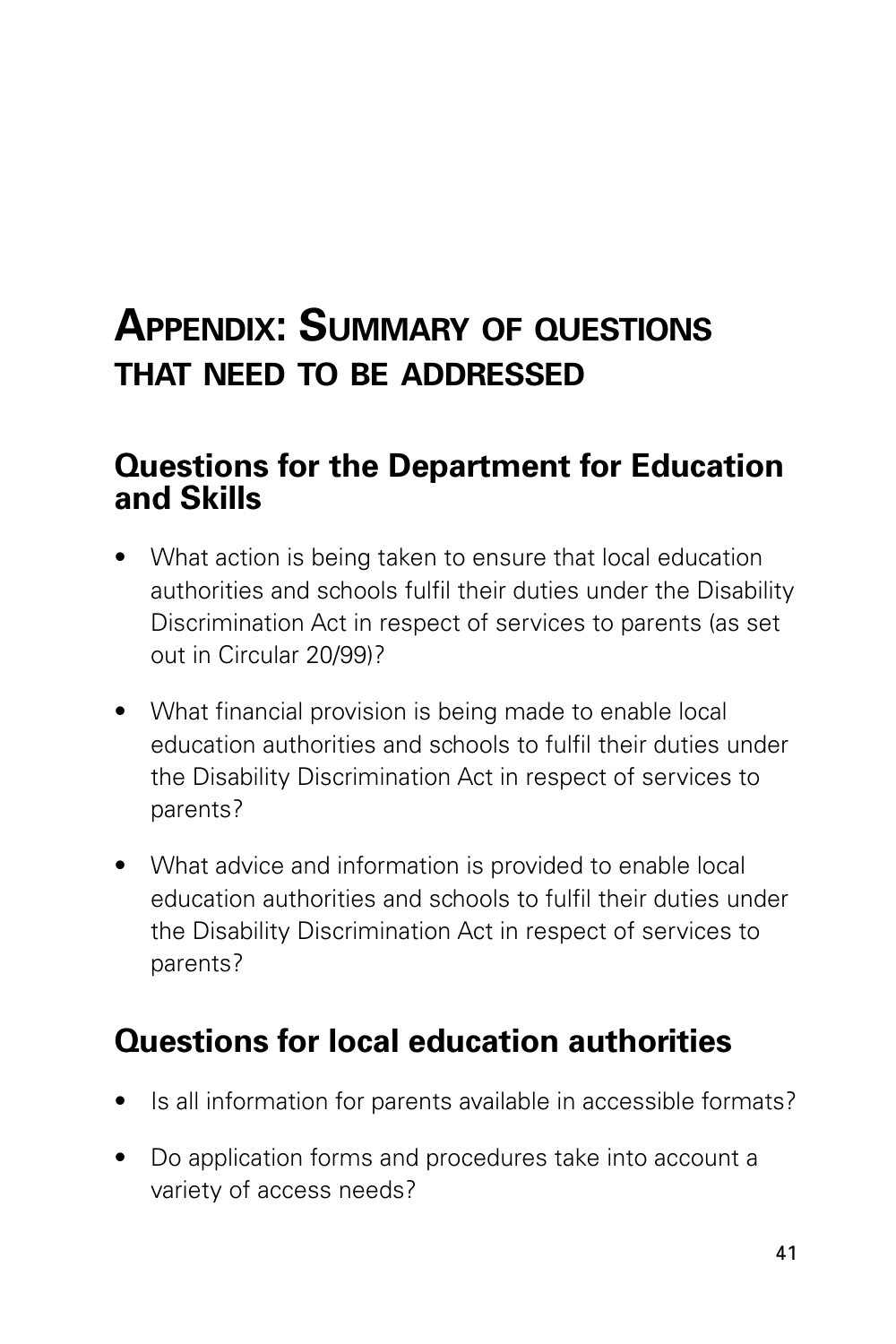- Do admissions policies and criteria take into account access needs of parents?
- Do appeals procedures take into account parents' access needs?
- Do you make financial provision for making schools' services to parents accessible to all parents?
- Do you provide information and advice for schools to enable them to be accessible to all parents?
- Do you make education resources in accessible formats available to parents on loan?
- Is funding and practical advice and assistance available to make the activities of governing bodies accessible to all parents?
- What arrangements have you made to find out whether disabled parents require assistance in order to ensure their children attend school?
- What arrangements are in place to provide such assistance?
- When making any arrangements do you consult with parents about what type of assistance would be suitable?

## **Questions for schools**

- Is information for parents available in accessible formats?
- Do you ask parents if they have any access needs in order to be involved in their children's education?